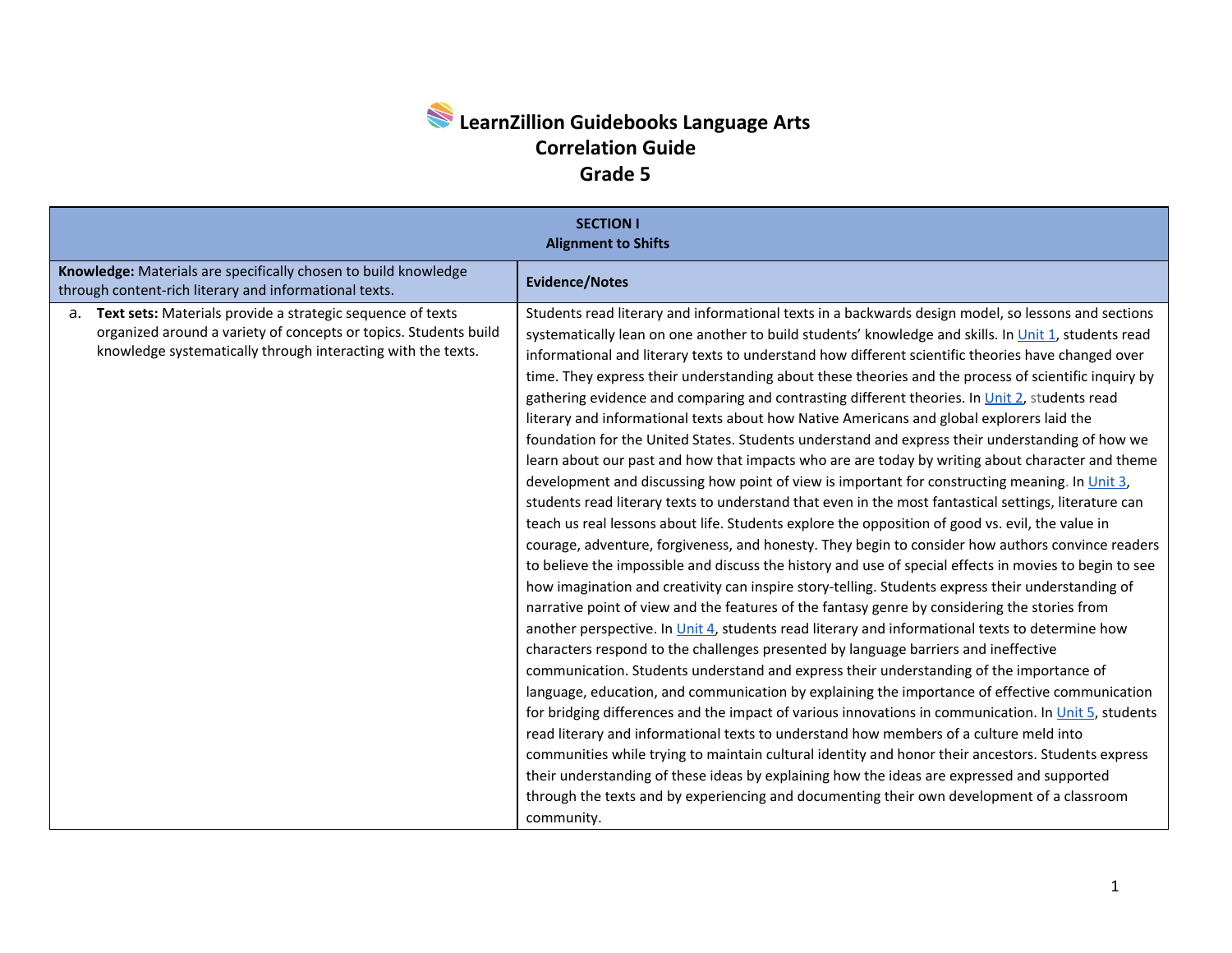| b. | Vocabulary: Materials provide direct and contextual instruction<br>for Tier 2 and Tier 3 vocabulary that supports knowledge<br>building.                                                                              | Each unit within the grade five level provides multiple opportunities for building student vocabulary<br>of Tier 2 and Tier 3 words. For example, in The Birchbark House unit Lesson 4, students begin to<br>examine the anchor text for academic and domain-specific vocabulary related to the Native<br>American way of life using definition, word family, source sentence and source image. In the<br>Shutting Out the Sky unit, Lesson 4, students examine the informational anchor text in pairs using<br>context clues, a dictionary, word family, discussion and sketches to determine the meaning of<br>unfamiliar words.                                                                                                      |
|----|-----------------------------------------------------------------------------------------------------------------------------------------------------------------------------------------------------------------------|-----------------------------------------------------------------------------------------------------------------------------------------------------------------------------------------------------------------------------------------------------------------------------------------------------------------------------------------------------------------------------------------------------------------------------------------------------------------------------------------------------------------------------------------------------------------------------------------------------------------------------------------------------------------------------------------------------------------------------------------|
| c. | End-of-unit/culminating tasks: Materials provide students with<br>multiple opportunities to demonstrate their literacy skills and<br>convey their knowledge acquisition.                                              | The unit assessments each have three parts, a Culminating Writing Task (CWT), an Extension Task<br>(ET) and a Cold Reading Task (CRT). The CWT is a prompt which requires a written response to<br>essential questions, topics and themes addressed throughout the entire unit and its texts. The ET is<br>a collaborative task where students generate a written, as well as a multimedia, product to a<br>research question, which is then presented to the whole class. The CRT requires students to read,<br>understand and express understanding of a complex, grade-level text related to the unit topics<br>through multiple choice items and an essay. Assessment Overviews: <i>Unit 1, Unit 2, Unit 3, Unit 4</i> ,<br>Unit 5. |
|    | Text Complexity: Materials ensure students engage in regular practice<br>with complex text and its academic vocabulary.                                                                                               | <b>Evidence/Notes</b>                                                                                                                                                                                                                                                                                                                                                                                                                                                                                                                                                                                                                                                                                                                   |
| d. | Anchor Texts are at grade level as determined by quantitative<br>and qualitative measurements. See Appendix A of the<br>Tennessee English Language Arts Standards for further guidance<br>on text complexity metrics. | Each anchor text in the unit is appropriate for grade five. The Lexile range for the texts in this unit is<br>730L to 990L. The Making of a Scientist at 730L is moderately complex, The Birchbark House at 970L<br>is moderately complex, The Lion, the Witch and the Wardrobe at 940L is moderately complex with<br>exceedingly complex language, Wonderstruck at 830L, is moderately complex with very complex<br>text structure, and Shutting Out the Sky at 990L has a moderately complex text structure as                                                                                                                                                                                                                        |
|    |                                                                                                                                                                                                                       | students toggle between personal accounts and historical context.                                                                                                                                                                                                                                                                                                                                                                                                                                                                                                                                                                                                                                                                       |
| e. | Texts for Interactive Read Aloud are 1-3 years above grade level.                                                                                                                                                     | Above grade level Interactive Read Aloud is especially evident in the unit Lion, the Witch and the<br>Wardrobe, where the Time article, "A Brief History of Movie Special Effect" at 1500L-1600L is read<br>aloud. Likewise, in the unit, Making of a Scientist, the University of California article "Modern<br>Science: What's changing?" is a read aloud at 1400L-1500L.                                                                                                                                                                                                                                                                                                                                                             |
| f. | Text plays a central role in the literacy block.                                                                                                                                                                      | Each unit has an anchor text which grounds the learning. Related texts, both literary and<br>informational, complement the anchor through parallel topics and themes. Each lesson of the<br>approximately 40 days of instruction in centered around one of these texts, where students are<br>reading, rereading, speaking and listening and writing about the text(s).                                                                                                                                                                                                                                                                                                                                                                 |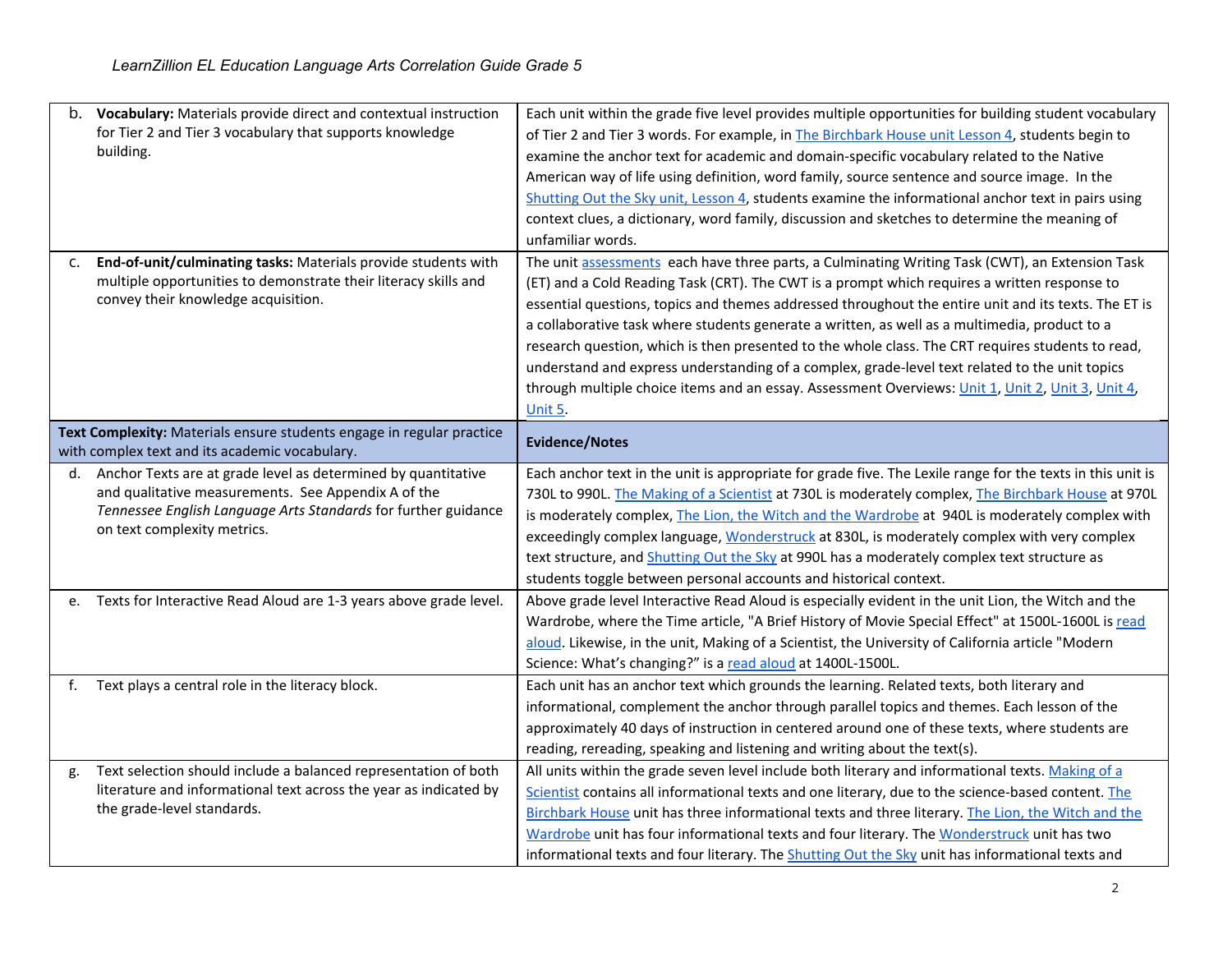|                                                                                                                                                                                                                                                                                       | literary.                                                                                                                                                                                                                                                                                                                                                                                                                                                                                                                                                                                                                                                                                                                                                                                                                                                                                                 |
|---------------------------------------------------------------------------------------------------------------------------------------------------------------------------------------------------------------------------------------------------------------------------------------|-----------------------------------------------------------------------------------------------------------------------------------------------------------------------------------------------------------------------------------------------------------------------------------------------------------------------------------------------------------------------------------------------------------------------------------------------------------------------------------------------------------------------------------------------------------------------------------------------------------------------------------------------------------------------------------------------------------------------------------------------------------------------------------------------------------------------------------------------------------------------------------------------------------|
| Evidence: Materials ensure that reading and writing are grounded in<br>evidence from both literary and informational text.                                                                                                                                                            |                                                                                                                                                                                                                                                                                                                                                                                                                                                                                                                                                                                                                                                                                                                                                                                                                                                                                                           |
| <b>Text-dependent questions:</b><br>h.<br>Most questions and tasks require students to draw on<br>textual evidence to support inferences and conclusions.<br>High-quality questions are strategically sequenced to scaffold<br>students in building a deeper understanding of a text. | A majority of questions in the materials are text dependent and text specific. Student ideas are<br>expressed through both written and spoken responses. For example, in Wonderstruck Lesson 2,<br>students work in pairs responding to text-dependent questions, citing text evidence as they record<br>their answers. Likewise, in Lesson 3 of The Lion, the Witch and the Wardrobe, students answer text<br>dependent questions about a text from evidence they have highlighted from the text. Questions in<br>the unit are sequenced to scaffold students' understanding so by the end of the unit they are asked<br>to analyze multiple texts to understand a character's motivations. The Birchbark House Lesson 19 is<br>entitled "Text-dependent Questions and Citing Evidence", where students record their answers on a<br>TDQ handout.                                                        |
| Writing to sources: The majority of writing tasks require<br>h.<br>students to respond to texts and/or include textual evidence.                                                                                                                                                      | Within each unit of study, students are required to write a variety of lengths of responses, all<br>dependent on complex texts. These responses vary from split-page notes, filling in graphic<br>organizers, writing in reading logs, and also range in length of responses from paragraphs to<br>essay-length writing. Students complete some writing in timed circumstances, and some over the<br>course of several lessons to give the opportunity to understand the writing process. In The<br>Birchbark House Lesson 5, students write an evidence-based paragraph, including quotations from<br>the text. In Shutting Out the Sky Lesson 3, students are citing key details and central ideas from an<br>informational text to write a summary.                                                                                                                                                    |
| Evidence-based discussions: Materials provide students regular<br>and frequent opportunities to engage in collaborative<br>discussions that are grounded in text.                                                                                                                     | Materials include a variety of opportunities for students to listen, speak, and write about their<br>understanding of texts. Within each unit of study, teachers are given explicit directions to facilitate<br>partner conversations, small group conversations, and whole class discussions. At least one<br>whole-class discussion or fishbowl discussion specific to the text is held in each unit. Also within<br>each unit of study, students are required to write a variety of lengths of responses, all dependent on<br>complex texts. These responses vary from split-page notes, filling in graphic organizers, writing in<br>reading logs, and also range in length of responses from paragraphs to essay-length writing.<br>Students complete some writing in timed circumstances, and some over the course of several<br>lessons to give the opportunity to understand the writing process. |

## **Additional comments on the three instructional shifts within the materials:**

- A Text Complexity and Vocabulary Analysis of each anchor text is provided for each unit under the "Unit at a Glance". The document supplies qualitative measures as well as Tier 2 and Tier 3 vocabulary for the anchor text.
- A Text Access document for each unit is provided, identifying access for all texts, types, genres and usage.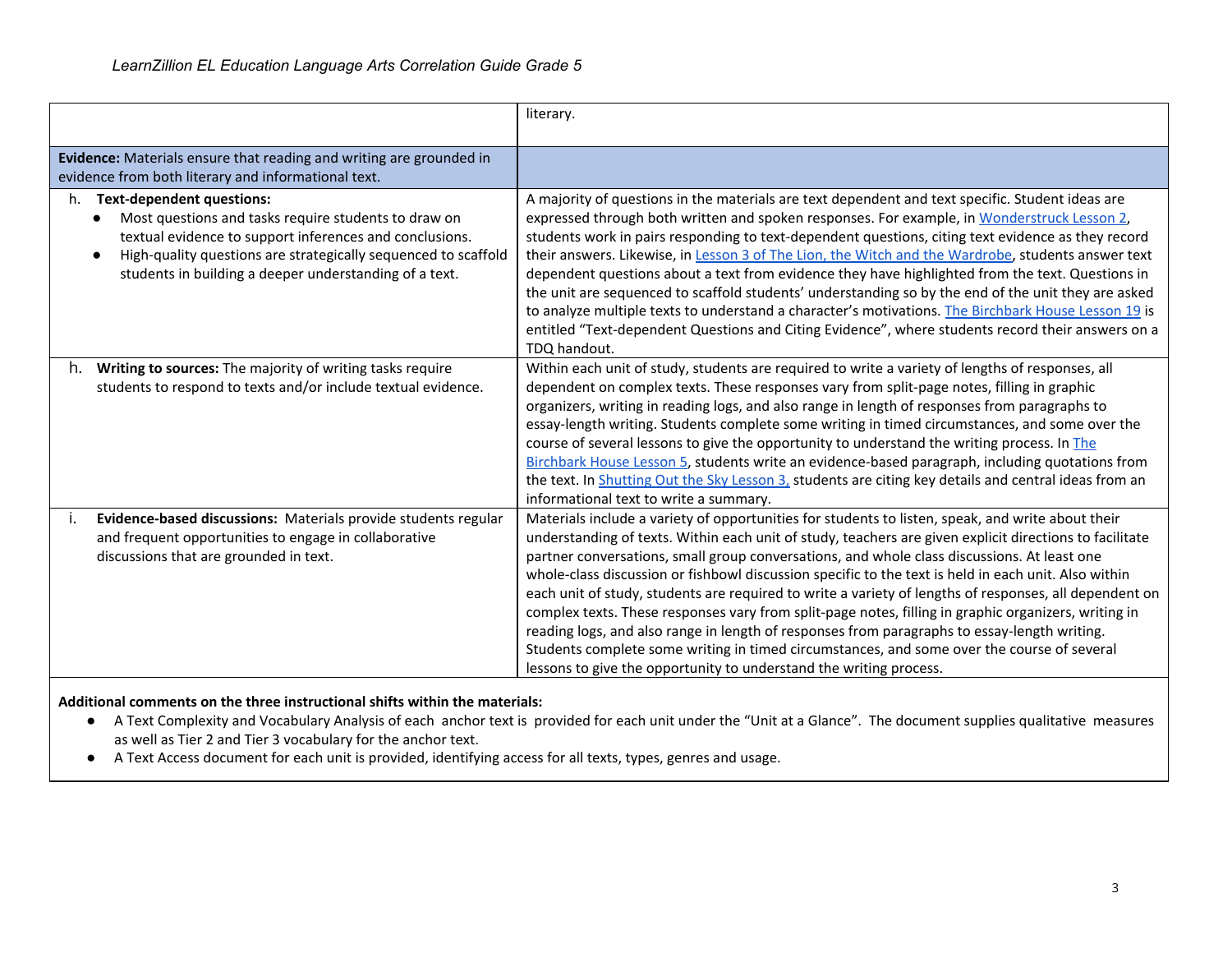| <b>SECTION II</b><br><b>Alignment to Tennessee English Language Arts Standards</b>                                                                                                                                                                                                     |                                                                                                                                                                                                                                                                                                              |                                                                                                                                                                                                                                                                                                                                                                                                                                                                                              |  |
|----------------------------------------------------------------------------------------------------------------------------------------------------------------------------------------------------------------------------------------------------------------------------------------|--------------------------------------------------------------------------------------------------------------------------------------------------------------------------------------------------------------------------------------------------------------------------------------------------------------|----------------------------------------------------------------------------------------------------------------------------------------------------------------------------------------------------------------------------------------------------------------------------------------------------------------------------------------------------------------------------------------------------------------------------------------------------------------------------------------------|--|
|                                                                                                                                                                                                                                                                                        | <b>READING STANDARDS</b>                                                                                                                                                                                                                                                                                     | <b>Evidence/Notes</b>                                                                                                                                                                                                                                                                                                                                                                                                                                                                        |  |
| <b>Standard 1</b><br>Category<br>Key Ideas and Details<br>Cornerstone<br>Read closely to determine what a text says<br>explicitly and to make logical inferences<br>from it; cite specific textual evidence when<br>writing or speaking to support conclusions<br>drawn from the text. | Literature: 5.RL.KID.1 Quote accurately from a text<br>when explaining what a text says explicitly and when<br>drawing inferences from the text.<br>Informational Text: 5.RI.KID.1 Quote accurately from<br>a text when explaining what a text says explicitly and<br>when drawing inferences from the text. | The Making of a Scientist:<br>L1, L2, L9, L24<br>The Birchbark House:<br>L <sub>4</sub> , L <sub>19</sub> , L <sub>36</sub><br>The Lion, the Witch, and the Wardrobe:<br>L11, L19, L26<br>Wonderstruck:<br>L2, L3, L11 L16, L35<br>Shutting Out the Sky:<br>L8, L20,<br>The Making of a Scientist:<br>L5, L10, L14, L17, L24, L28<br>The Birchbark House:<br>L5, L11, L19, L31<br>Wonderstruck:<br>L16, L28,<br>Shutting Out the Sky:<br>L <sub>15</sub> , L <sub>23</sub> , L <sub>36</sub> |  |
| <b>Standard 2</b><br>Category<br>Key Ideas and Details<br>Cornerstone<br>Determine central ideas or themes of a<br>text and analyze their development;<br>summarize the key supporting details and<br>ideas.                                                                           | Literature: 5.RL.KID.2 Determine a theme or central<br>idea of a story, drama, or poem and explain how it is<br>conveyed through details in the text; summarize the<br>text.                                                                                                                                 | The Making of a Scientist:<br>L19, L23, L29, L36<br>The Birchbark House:<br>L <sub>15</sub> , L <sub>18</sub> , L <sub>22</sub><br>The Lion, the Witch, and the Wardrobe:<br>L8, L9, L18, L21<br>Wonderstruck:<br>L15, L20, L22, L25,<br>Shutting Out the Sky:<br>L7, L8, L9,                                                                                                                                                                                                                |  |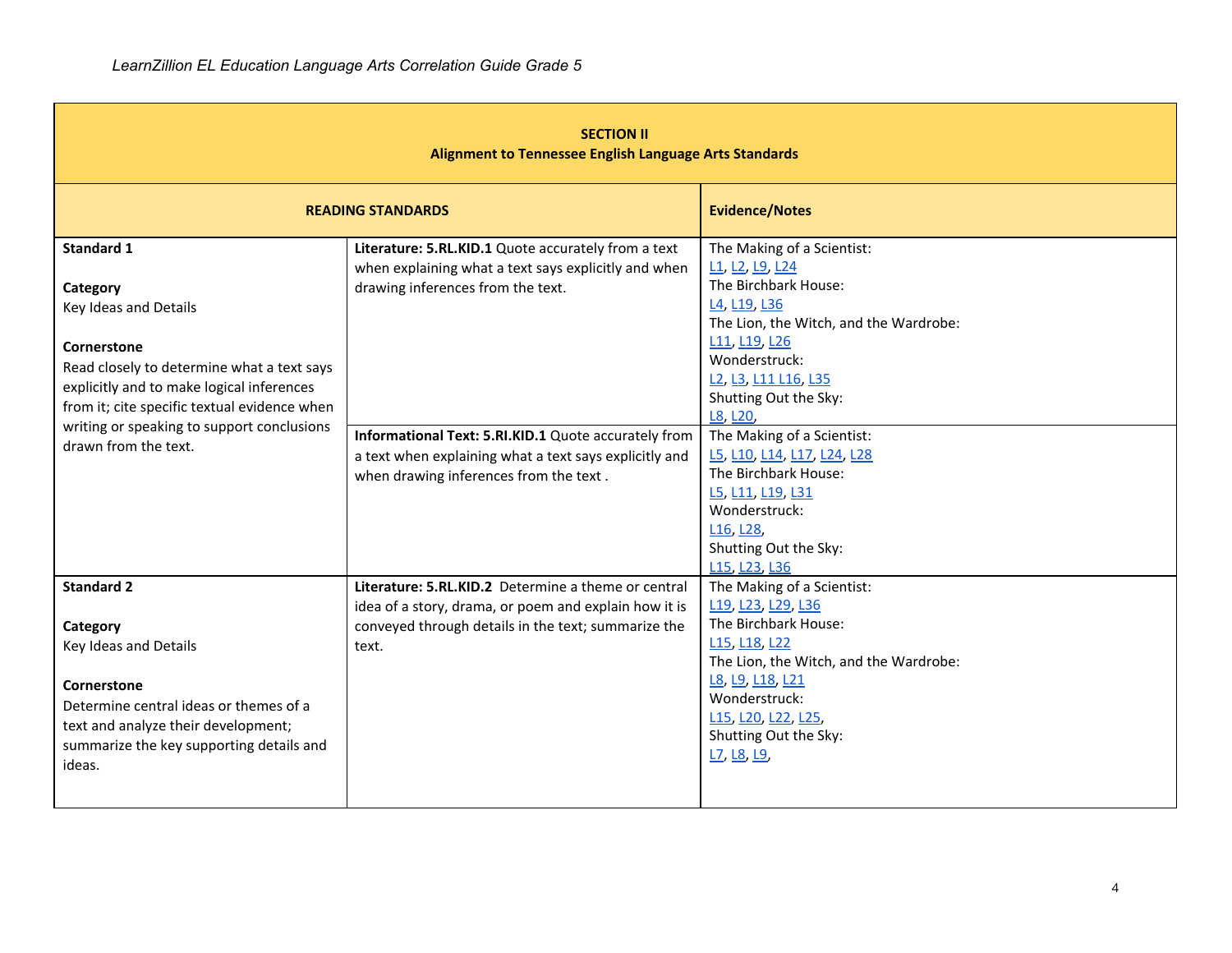|                                                                                                                                                                                                                                                                    | Informational Text: 5.RI.KID.2 Determine the central<br>idea of a text and explain how it is supported by key<br>details; summarize a text.                                                                                             | The Making of a Scientist:<br>L3, L4, L8, L10, L14, L34,<br>The Birchbark House:<br>L3, L11<br>Wonderstruck:<br>L <sub>14</sub> , L <sub>26</sub><br>Shutting Out the Sky:<br>L6, L7, L13, L22, L23                                        |
|--------------------------------------------------------------------------------------------------------------------------------------------------------------------------------------------------------------------------------------------------------------------|-----------------------------------------------------------------------------------------------------------------------------------------------------------------------------------------------------------------------------------------|--------------------------------------------------------------------------------------------------------------------------------------------------------------------------------------------------------------------------------------------|
| <b>Standard 3</b><br>Category<br>Key Ideas and Details<br>Cornerstone<br>Analyze how and why individuals, events,<br>and ideas develop and interact over the<br>course of a text.                                                                                  | Literature: 5.RL.KID.3 Compare and contrast two or<br>more characters, settings, or events in a story or<br>drama, drawing on specific details in a text.                                                                               | The Making of a Scientist:<br><u>L9</u><br>The Birchbark House:<br>L8, L20, L37<br>The Lion, the Witch, and the Wardrobe:<br>L12, L15, L27<br>Wonderstruck:<br>L10, L16, L25<br>Shutting Out the Sky:<br>L <sub>18</sub> , L <sub>19</sub> |
|                                                                                                                                                                                                                                                                    | Informational Text: 5.RI.KID.3 Explain the<br>relationships and interactions among two or more<br>individuals, events, and/or ideas in a text.                                                                                          | The Making of a Scientist:<br>L4, L21, L22, L26<br>The Birchbark House:<br>L3, L11, L30, L31<br>Shutting Out the Sky:<br>L <sub>5</sub> , L <sub>26</sub>                                                                                  |
| <b>Standard 4</b><br>Category<br>Craft and Structure<br>Cornerstone<br>Interpret words and phrases as they are<br>used in a text, including technical,<br>connotative, and figurative meanings, and<br>analyze how specific word choices shape<br>meaning or tone. | Literature: 5.RL.CS.4 Determine the meaning of words<br>and phrases as they are used in a text, including<br>figurative language with emphasis on similes and<br>metaphors; analyze the impact of sound devices on<br>meaning and tone. | The Making of a Scientist:<br>L2, L7<br>The Birchbark House:<br>L7, L15, L18<br>The Lion, the Witch, and the Wardrobe:<br>L <sub>13</sub> , L <sub>19</sub><br>Wonderstruck:<br>L9, L28<br>Shutting Out the Sky:<br><u>L9</u>              |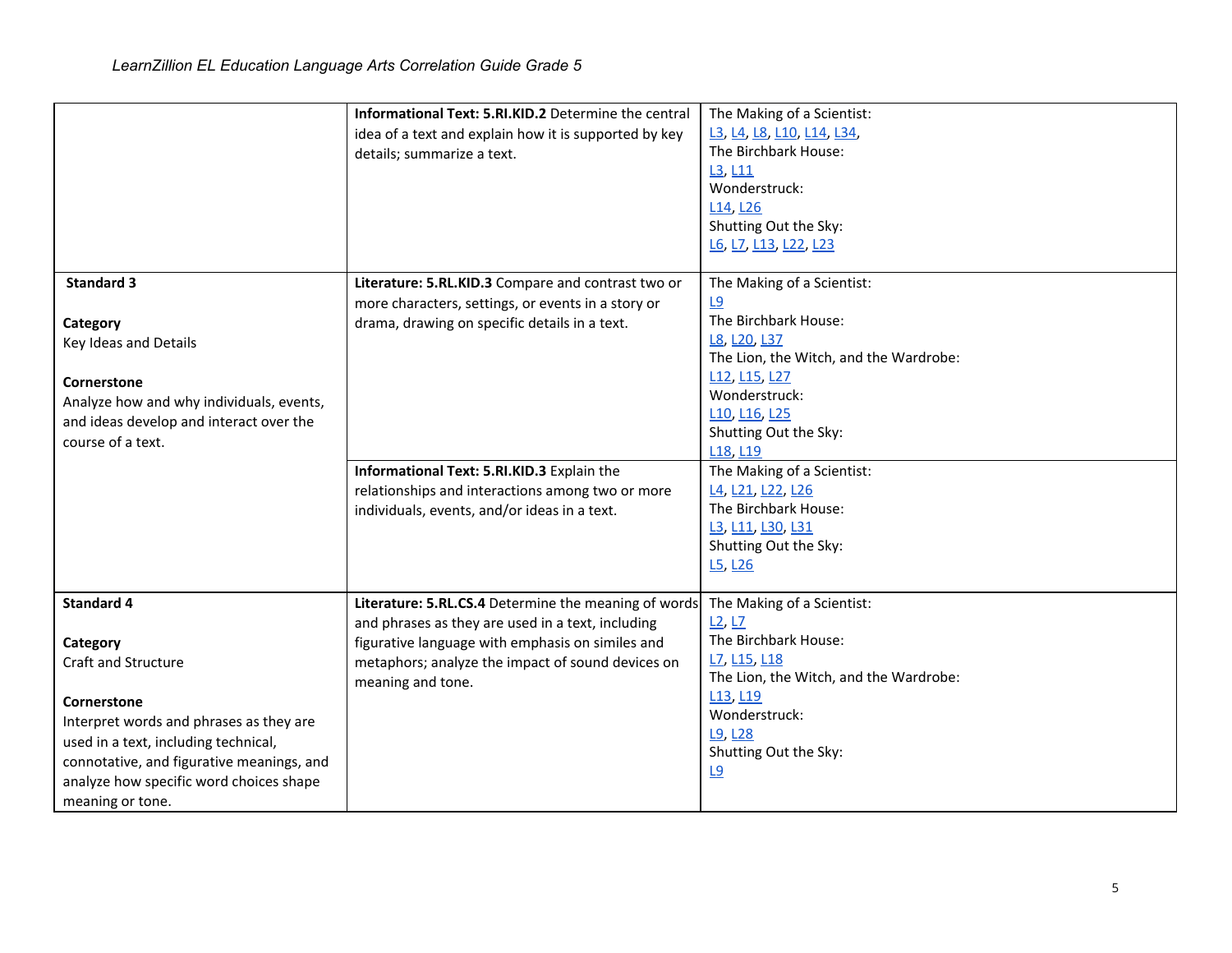|                                                                                                                                                             | Informational Text: 5.RI.CS.4 Determine the meaning<br>of words and phrases as they are used in a text<br>relevant to a grade 5 topic or subject area, including<br>figurative, connotative, and technical meanings. | The Making of a Scientist:<br>L3, L4, L8, L21<br>The Birchbark House:<br>L3, L6, L11, L30<br>Wonderstruck:<br>L <sub>13</sub> , L <sub>26</sub><br>Shutting Out the Sky:<br>L4, L12, L13,         |
|-------------------------------------------------------------------------------------------------------------------------------------------------------------|----------------------------------------------------------------------------------------------------------------------------------------------------------------------------------------------------------------------|---------------------------------------------------------------------------------------------------------------------------------------------------------------------------------------------------|
| <b>Standard 5</b><br>Category<br>Craft and Structure<br>Cornerstone<br>Analyze the structure of texts, including                                            | Literature: 5.RL.CS.5 Explain how a series of chapters,<br>scenes, or stanzas fit together to provide the overall<br>structure of particular texts.                                                                  | The Making of a Scientist:<br>L23<br>The Birchbark House:<br>L <sub>14</sub> , L <sub>38</sub><br>The Lion, the Witch, and the Wardrobe:<br>L21, L22, L26<br>Wonderstruck:<br>L21, L22            |
| how specific sentences, paragraphs, and<br>larger portions of a text (e.g., a section,<br>chapter, scene, or stanza) relate to each<br>other and the whole. | Informational Text: 5.RI.CS.5 Compare and contrast<br>the overall structure of events, ideas, and concepts of<br>information in two or more texts.                                                                   | The Making of a Scientist:<br>L21<br>Shutting Out the Sky:<br>L16                                                                                                                                 |
| Standard 6<br>Category<br>Craft and Structure<br>Cornerstone<br>Assess how point of view or purpose<br>shapes the content and style of a text.              | Literature: 5.RL.CS.6 Describe how a narrator's or<br>speaker's point of view influences how events are<br>described.                                                                                                | The Making of a Scientist:<br>L1<br>The Birchbark House:<br>L <sub>15</sub> , L <sub>26</sub><br>The Lion, the Witch, and the Wardrobe:<br>L16, L20, L30, L31<br>Shutting Out the Sky:<br>L9, L16 |
|                                                                                                                                                             | Informational Text: 5.RI.CS.6 Analyze the similarities<br>and differences in point of view of multiple accounts<br>of the same event or topic.                                                                       | The Making of a Scientist:<br>L8, L13, L21, L26<br>The Birchbark House:<br>L13<br>Wonderstruck:<br>L <sub>16</sub><br>Shutting Out the Sky:<br>L9, L21, L26                                       |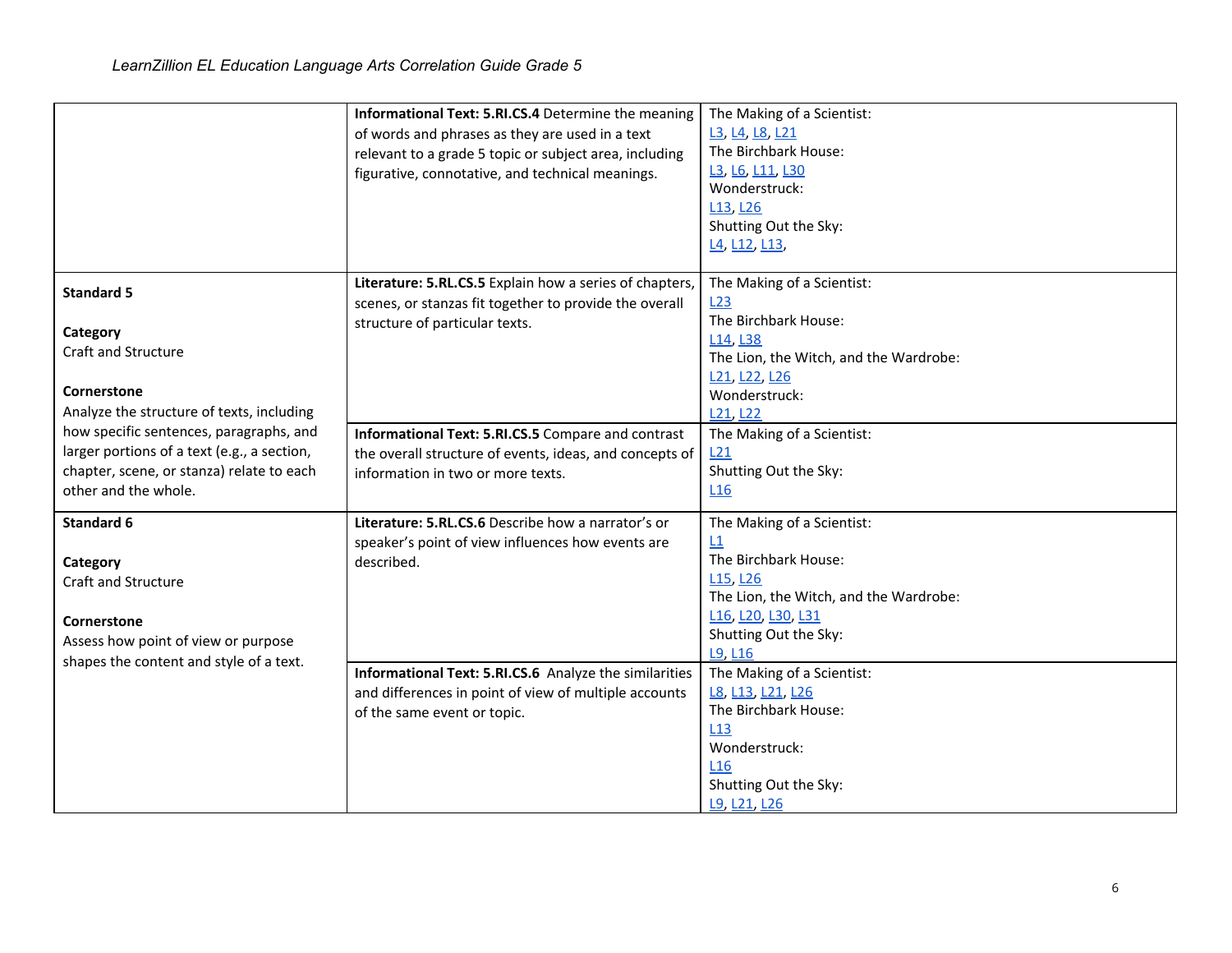| , Standard 7                                         | Literature: 5.RL.IKI.7 Explain how visual and           | Wonderstruck:                                                        |
|------------------------------------------------------|---------------------------------------------------------|----------------------------------------------------------------------|
|                                                      | multimedia elements contribute to the meaning,          | L9, L23, L31                                                         |
| Category                                             | tone, or mood of a text, such as in a graphic novel,    | Shutting Out the Sky:                                                |
| Integration of Knowledge and Ideas                   | multimedia presentation, or fiction, folktale, myth, or | L16                                                                  |
|                                                      | poem.                                                   |                                                                      |
| Cornerstone                                          | Informational Text: 5.RI.IKI.7 Locate an answer to a    | The Making of a Scientist:                                           |
| Integrate and evaluate content presented             | question or solve a problem, drawing on information     | L13, L14, L21, L22                                                   |
| in diverse formats and media, including              | from multiple print or digital sources.                 | The Birchbark House:                                                 |
| visually and quantitatively, as well as in           |                                                         | L <sub>2</sub> , L <sub>19</sub> , L <sub>21</sub> , L <sub>28</sub> |
| words.                                               |                                                         | Shutting Out the Sky:                                                |
|                                                      |                                                         | L24                                                                  |
| <b>Standard 8</b>                                    | Literature: Not applicable                              |                                                                      |
| Category                                             | Informational Text: 5.RI.IKI.8 Explain how an author    | The Making of a Scientist:                                           |
| Integration of Knowledge and Ideas                   | uses reasons and evidence to support points in a text,  | L5, L27, L31                                                         |
| Cornerstone                                          | identifying which reasons and evidence support which    | The Birchbark House:                                                 |
| Delineate and evaluate the argument and              | points.                                                 | L3, L6                                                               |
| specific claims in a text, including the             |                                                         | Wonderstruck:                                                        |
| validity of the reasoning as well as the             |                                                         | L <sub>14</sub>                                                      |
| relevance and sufficiency of the evidence.           |                                                         | Shutting Out the Sky:                                                |
|                                                      |                                                         | L6, L11, L17                                                         |
| <b>Standard 9</b>                                    | Literature: 5.RL.IKI.9 Compare and contrast stories in  | The Lion, the Witch, and the Wardrobe:                               |
| Category                                             | the same genre on their approaches to similar themes    | L <sub>14</sub> , L <sub>27</sub>                                    |
| Integration of Knowledge and Ideas                   | and topics.                                             | Wonderstruck:                                                        |
|                                                      |                                                         | L11, L15, L26                                                        |
| Cornerstone<br>Analyze how two or more texts address | Informational Text: 5.RI.IKI.9 Integrate information    | The Birchbark House:                                                 |
| similar themes or topics in order to build           | from two or more texts on the same topic in order to    | L7                                                                   |
| knowledge or to compare the approaches               | build content knowledge.                                | Wonderstruck:                                                        |
| an author takes.                                     |                                                         | L17                                                                  |
| <b>Standard 10</b>                                   | Literature: 5.RL.RRTC.10 Read and comprehend            | The Making of a Scientist:                                           |
| Category                                             | stories and poems at the high end of the grades 4-5     | L <sub>1</sub> , L <sub>7</sub> , L <sub>36</sub>                    |
| Range of Reading and Level of Text                   | text complexity band independently and proficiently.    | The Birchbark House:                                                 |
| Complexity                                           |                                                         | L10, L15, L23, L26                                                   |
| Cornerstone                                          |                                                         | The Lion, the Witch, and the Wardrobe:                               |
| Read and comprehend complex literary                 |                                                         | L <sub>12</sub> , L <sub>42</sub>                                    |
| and informational texts independently and            |                                                         | Wonderstruck:                                                        |
| proficiently.                                        |                                                         | L16, L21, L25, L28                                                   |
|                                                      |                                                         | Shutting Out the Sky:                                                |
|                                                      |                                                         | L8, L16, L19                                                         |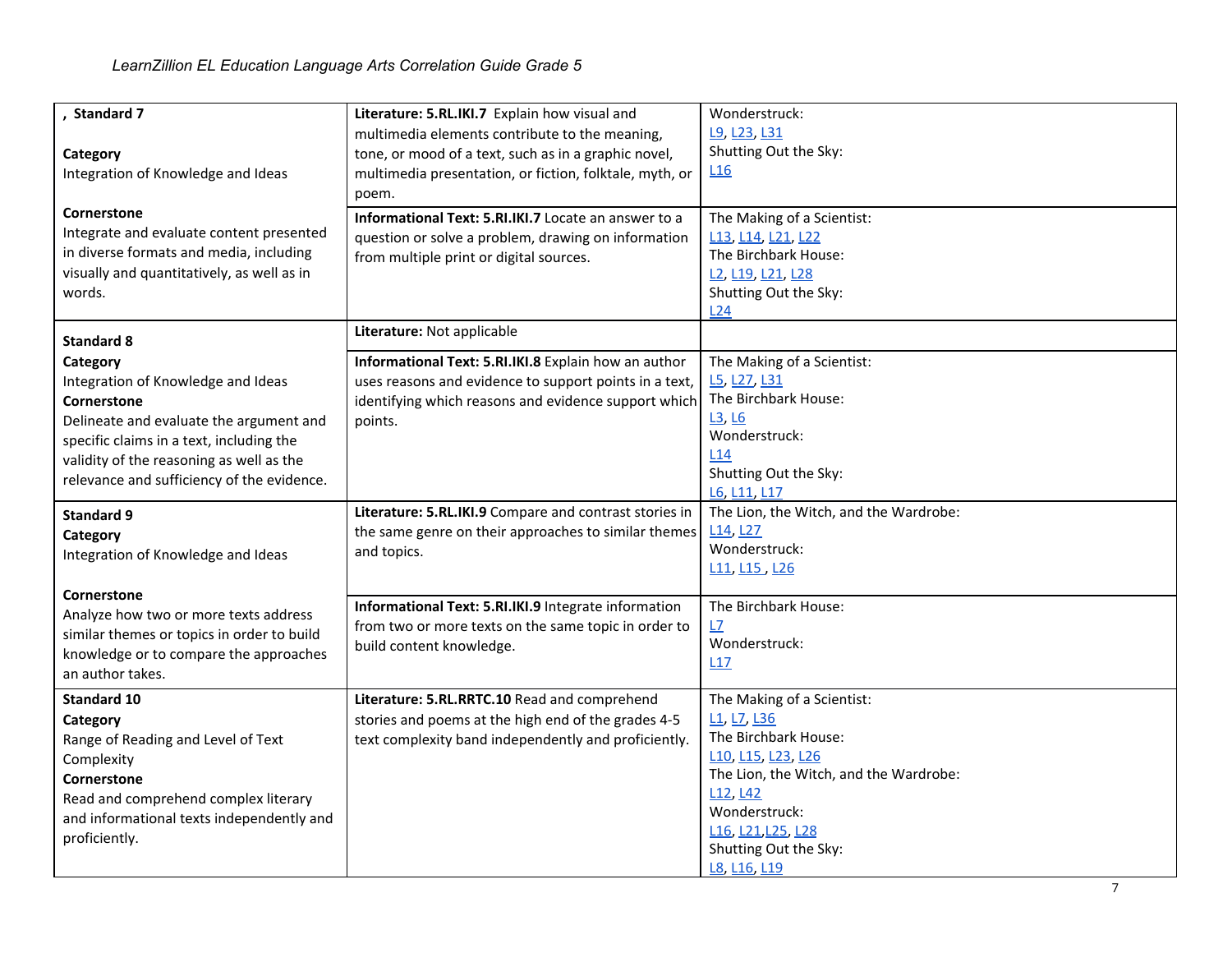|                                                                                                                                                                                                                                                                                       | <b>Informational Text: 5.RI.RRTC.10</b> Read and<br>comprehend stories and informational texts at the<br>high end of the grades 4-5 text complexity band<br>independently and proficiently.<br><b>WRITING STANDARDS</b>                                                                                                                                                                                                                                                                                                                                                                                                                             | The Making of a Scientist:<br>L4, L14, L20, L35<br>The Birchbark House:<br>L11, L12, L31<br>Wonderstruck:<br>L14, L26<br>Shutting Out the Sky:<br>L4, L7, L11, L14, L22, L25<br><b>Evidence/Notes</b>                                                                       |
|---------------------------------------------------------------------------------------------------------------------------------------------------------------------------------------------------------------------------------------------------------------------------------------|-----------------------------------------------------------------------------------------------------------------------------------------------------------------------------------------------------------------------------------------------------------------------------------------------------------------------------------------------------------------------------------------------------------------------------------------------------------------------------------------------------------------------------------------------------------------------------------------------------------------------------------------------------|-----------------------------------------------------------------------------------------------------------------------------------------------------------------------------------------------------------------------------------------------------------------------------|
| <b>Standard 1</b><br>Category<br><b>Text Types and Protocols</b><br>Cornerstone<br>Write arguments to support claims in an<br>analysis of substantive topics or texts,<br>using valid reasoning and relevant and<br>sufficient evidence.                                              | 5.W.TTP.1 Write opinion pieces on topics or texts,<br>supporting a point of view with reasons and<br>information.<br>Introduce a topic or text.<br>а.<br>Develop an opinion with reasons that are<br>b.<br>supported by facts and details.<br>Create an organizational structure in which<br>$C_{\bullet}$<br>related ideas are grouped to support the<br>writer's purpose.<br>Provide a concluding statement or section<br>d.<br>related to the opinion presented.<br>Link opinion and reasons using words and<br>e.<br>phrases.<br>Apply language standards addressed in the<br>f.<br>Foundational Literacy standards.                            | The Making of a Scientist:<br>L26<br>The Birchbark House:<br>L <sub>12</sub> , L <sub>29</sub><br>Wonderstruck:<br>L11<br>Shutting Out the Sky:<br>L28                                                                                                                      |
| <b>Standard 2</b><br>Category<br><b>Text Types and Protocols</b><br>Cornerstone<br>Write informative/explanatory texts to<br>examine and convey complex ideas and<br>information clearly and accurately through<br>the effective selection, organization, and<br>analysis of content. | 5.W.TTP.2 Write informative/explanatory texts to<br>examine a topic and convey ideas and information.<br>Introduce a topic.<br>a.<br>Group related information in paragraphs and<br>b.<br>sections.<br>Include formatting, features, illustrations, and<br>c.<br>multimedia when needed to provide clarity to<br>the reader.<br>Develop the topic with facts, definitions,<br>d.<br>concrete details, quotations, or other<br>information and examples related to the topic.<br>Provide a conclusion related to the information<br>e.<br>or explanation presented.<br>Link ideas within categories of information<br>f.<br>using words and phrases. | The Making of a Scientist:<br>L5, L12, L17, L31, L35<br>The Birchbark House:<br>L11, L30, L33, L40<br>The Lion, the Witch, and the Wardrobe:<br>L <sub>18</sub> , L <sub>39</sub><br>Wonderstruck:<br>L18, L29, L34, L36<br>Shutting Out the Sky:<br>L6, L12, L17, L22, L31 |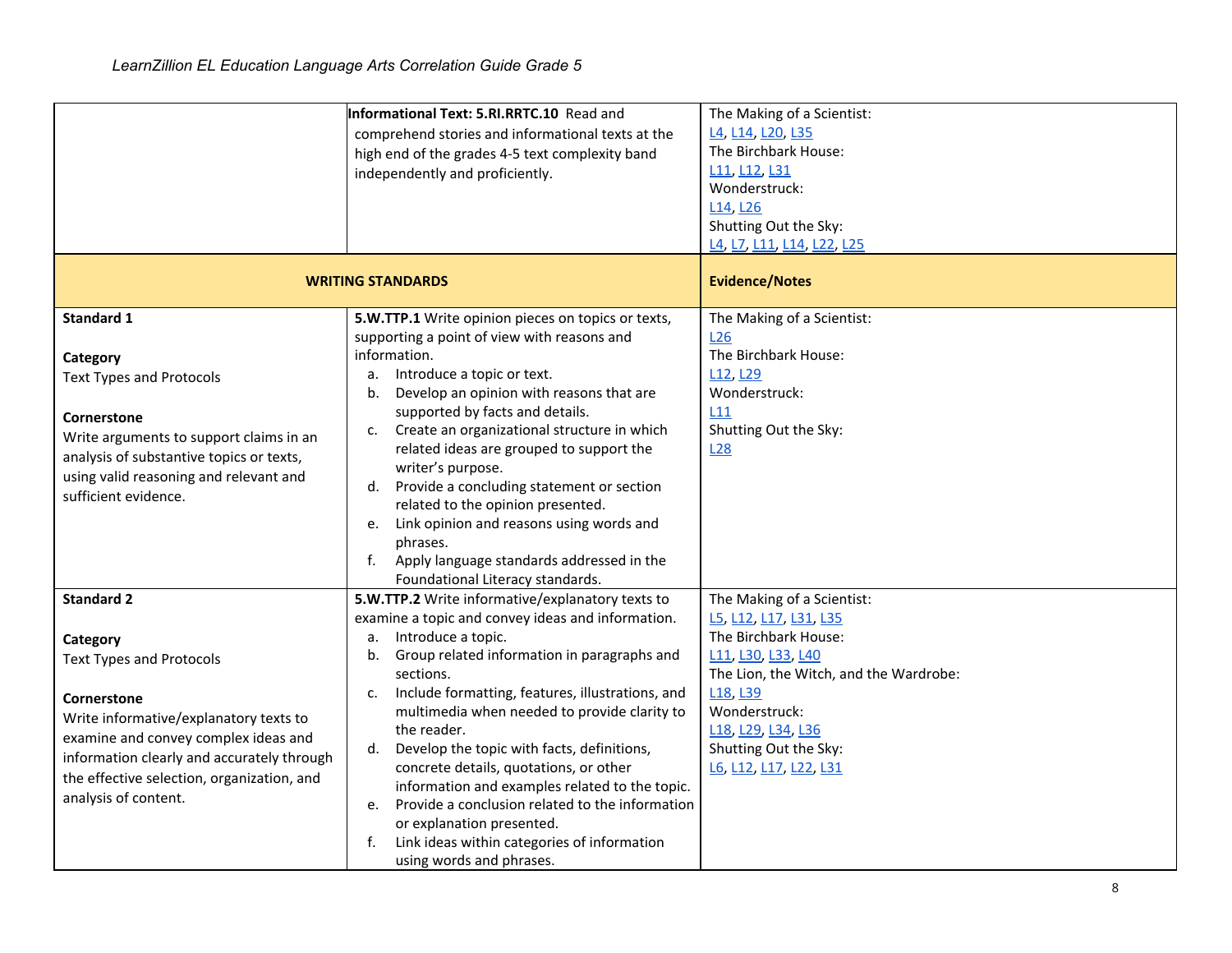| <b>Standard 3</b><br>Category<br><b>Text Types and Protocols</b><br>Cornerstone<br>Write narratives to develop real or<br>imagined experiences or events using<br>effective techniques, well-chosen details,<br>and well-structured event sequences.<br><b>Standard 4</b><br>Category<br>Production and Distribution of Writing<br>Cornerstone<br>Produce clear and coherent writing in<br>which the development and organization<br>are appropriate to task, purpose, and<br>audience. | Use precise language and domain-specific<br>g.<br>vocabulary to inform about or explain the topic.<br>Apply language standards addressed in the<br>h.<br>Foundational Literacy standards.<br>5.W.TTP.3 Write narratives to develop real or<br>imagined experiences or events using an effective<br>technique, such as descriptive details and clear event<br>sequences.<br>a. Orient the reader by establishing a situation,<br>using a narrator and/or introducing characters.<br>Organize an event sequence that unfolds<br>b.<br>naturally and logically.<br>Use dialogue and description to develop<br>c.<br>experiences and events or show the responses<br>of characters to situations.<br>d. Use a variety of transitional words and phrases<br>to manage the sequence of events.<br>Provide a conclusion that follows from the<br>e.<br>narrated experiences or events.<br>Use precise words and phrases and use sensory<br>f.<br>details to convey experiences and events.<br>Apply language standards addressed in the<br>g.<br>Foundational Literacy standards.<br>5.W.PDW.4 Produce clear and coherent writing in<br>which the development, organization, and style are<br>appropriate to task, purpose, and audience.<br>(Grade-specific expectations for writing types are<br>defined in standards 1-3 above.) | The Birchbark House:<br>L17<br>The Lion, the Witch, and the Wardrobe:<br>L <sub>16</sub> , L <sub>31</sub><br>Shutting Out the Sky:<br>L <sub>10</sub> , L <sub>38</sub><br>The Making of a Scientist:<br>L15, L28, L32, L38<br>The Birchbark House:<br>L12, L26, L33, L40<br>The Lion, the Witch, and the Wardrobe:<br>L9, L16, L30<br>Wonderstruck:<br>L27, L36, L40<br>Shutting Out the Sky:<br>L10, L24, L28, L31 |
|-----------------------------------------------------------------------------------------------------------------------------------------------------------------------------------------------------------------------------------------------------------------------------------------------------------------------------------------------------------------------------------------------------------------------------------------------------------------------------------------|------------------------------------------------------------------------------------------------------------------------------------------------------------------------------------------------------------------------------------------------------------------------------------------------------------------------------------------------------------------------------------------------------------------------------------------------------------------------------------------------------------------------------------------------------------------------------------------------------------------------------------------------------------------------------------------------------------------------------------------------------------------------------------------------------------------------------------------------------------------------------------------------------------------------------------------------------------------------------------------------------------------------------------------------------------------------------------------------------------------------------------------------------------------------------------------------------------------------------------------------------------------------------------------------------------------------------|-----------------------------------------------------------------------------------------------------------------------------------------------------------------------------------------------------------------------------------------------------------------------------------------------------------------------------------------------------------------------------------------------------------------------|
| <b>Standard 5</b><br>Category<br>Production and Distribution of Writing                                                                                                                                                                                                                                                                                                                                                                                                                 | 5.W.PDW.5 With guidance and support from peers<br>and adults, develop and strengthen writing as needed<br>by planning, revising, and editing. (Editing for<br>conventions should demonstrate command of<br>Language standard 6 up to and including grade 5.)                                                                                                                                                                                                                                                                                                                                                                                                                                                                                                                                                                                                                                                                                                                                                                                                                                                                                                                                                                                                                                                                 | The Making of a Scientist:<br>L <sub>18</sub> , L <sub>33</sub> , L <sub>39</sub><br>The Birchbark House:<br>L34, L41<br>The Lion, the Witch, and the Wardrobe:                                                                                                                                                                                                                                                       |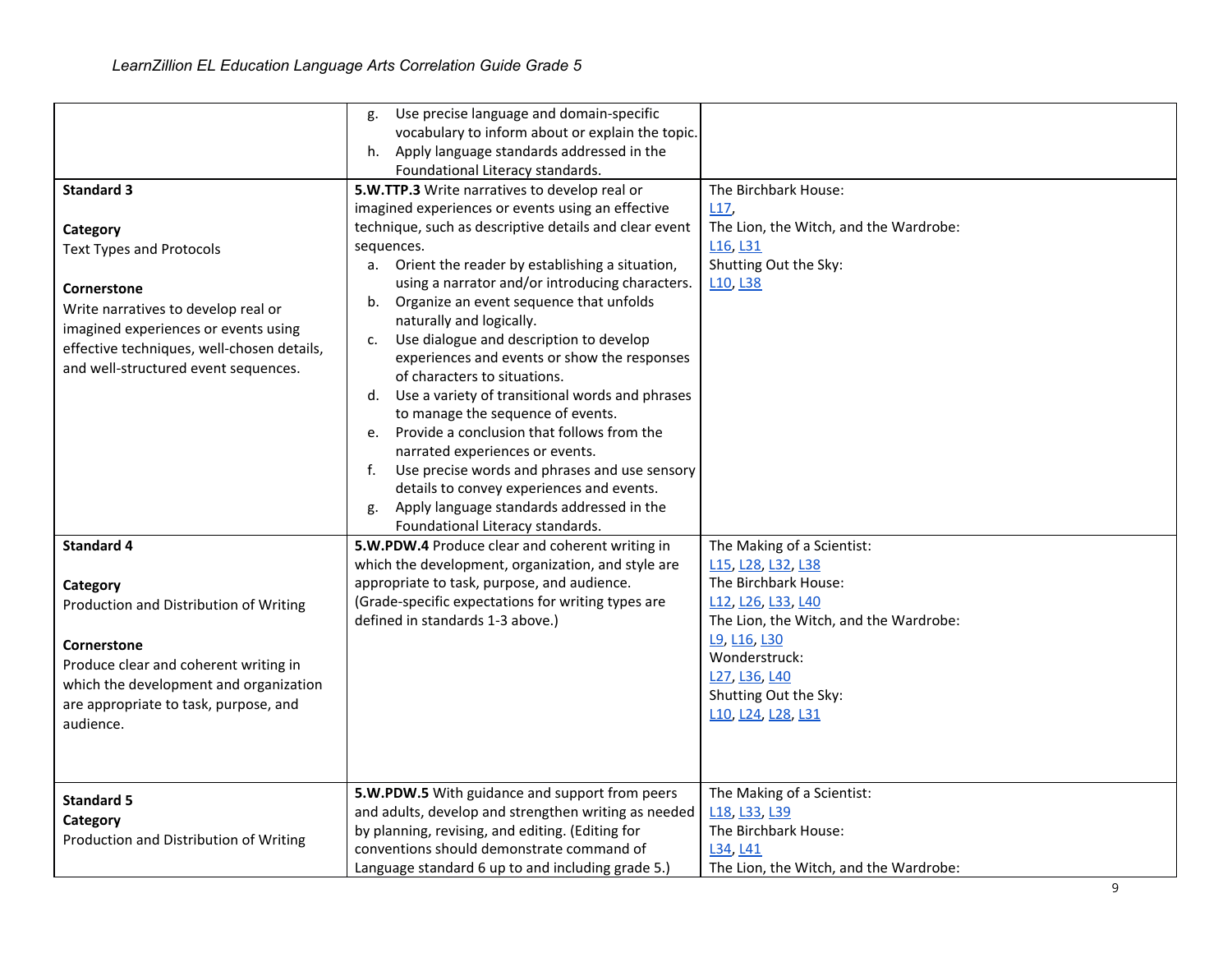| Cornerstone                                   |                                                          | L33, L40                                                            |
|-----------------------------------------------|----------------------------------------------------------|---------------------------------------------------------------------|
| Develop and strengthen writing as needed      |                                                          | Wonderstruck:                                                       |
| by planning, revising, editing, rewriting, or |                                                          | L19, L27, L37                                                       |
| trying a new approach.                        |                                                          | Shutting Out the Sky:                                               |
|                                               |                                                          | L17, L29, L32                                                       |
| Standard 6                                    | 5.W.PDW.6 With some guidance and support from            | The Making of a Scientist:                                          |
|                                               | adults, use technology, including the Internet, to       | L32, L33                                                            |
| Category                                      | produce and publish writing, as well as to interact and  | The Birchbark House:                                                |
| Production and Distribution of Writing        | collaborate with others; demonstrate sufficient          | <b>L41</b>                                                          |
|                                               | command of technology skills to type a complete          | The Lion, the Witch, and the Wardrobe:                              |
| Cornerstone                                   | product in a single sitting as defined in W.1-3.         | L33, L40                                                            |
| Use technology, including the Internet, to    |                                                          | Wonderstruck:                                                       |
|                                               |                                                          | L42                                                                 |
| produce and publish writing and to interact   |                                                          | Shutting Out the Sky:                                               |
| and collaborate with others.                  |                                                          |                                                                     |
|                                               |                                                          | L29, L32, L39                                                       |
| <b>Standard 7</b>                             | 5.W.RBPK.7 Conduct short research projects that          |                                                                     |
|                                               |                                                          | The Lion, the Witch, and the Wardrobe:<br>L34, L35                  |
|                                               | build knowledge through investigations of different      | Wonderstruck:                                                       |
| Category                                      | aspects of a topic.                                      |                                                                     |
| Research to Build and Present Knowledge       |                                                          | L38, L39                                                            |
|                                               |                                                          | Shutting Out the Sky:                                               |
| Cornerstone                                   |                                                          | L36                                                                 |
| Conduct short as well as more sustained       |                                                          |                                                                     |
| research projects based on focus              |                                                          |                                                                     |
| questions, demonstrating new                  |                                                          |                                                                     |
| understanding of the subject under            |                                                          |                                                                     |
| investigation.                                |                                                          |                                                                     |
|                                               | 5.W.RBPK.8 Recall relevant information from              | The Making of a Scientist:                                          |
| <b>Standard 8</b>                             | experiences or gather relevant information from print    | L <sub>15</sub>                                                     |
| Category                                      | and digital sources; take notes, categorize              | The Birchbark House:                                                |
| Research to Build and Present Knowledge       | information, and provide a list of sources.              | L <sub>2</sub> , L <sub>5</sub> , L <sub>32</sub> , L <sub>39</sub> |
|                                               |                                                          | The Lion, the Witch, and the Wardrobe:                              |
| Cornerstone                                   |                                                          | L11, L19, L27, L35                                                  |
| Integrate relevant and credible information   |                                                          | Wonderstruck:                                                       |
| from multiple print and digital sources       |                                                          | L38, L39                                                            |
| while avoiding plagiarism.                    |                                                          |                                                                     |
| <b>Standard 9</b>                             | 5.W.RBPK.9 Draw evidence from literary or                | The Birchbark House:                                                |
|                                               | informational texts to support analysis, reflection, and | L12, L19, L30, L31                                                  |
|                                               | research, applying grade 5 standards for reading.        | The Lion, the Witch, and the Wardrobe:                              |
| Category                                      |                                                          | L10, L13, L19, L27                                                  |
| Research to Build and Present Knowledge       |                                                          |                                                                     |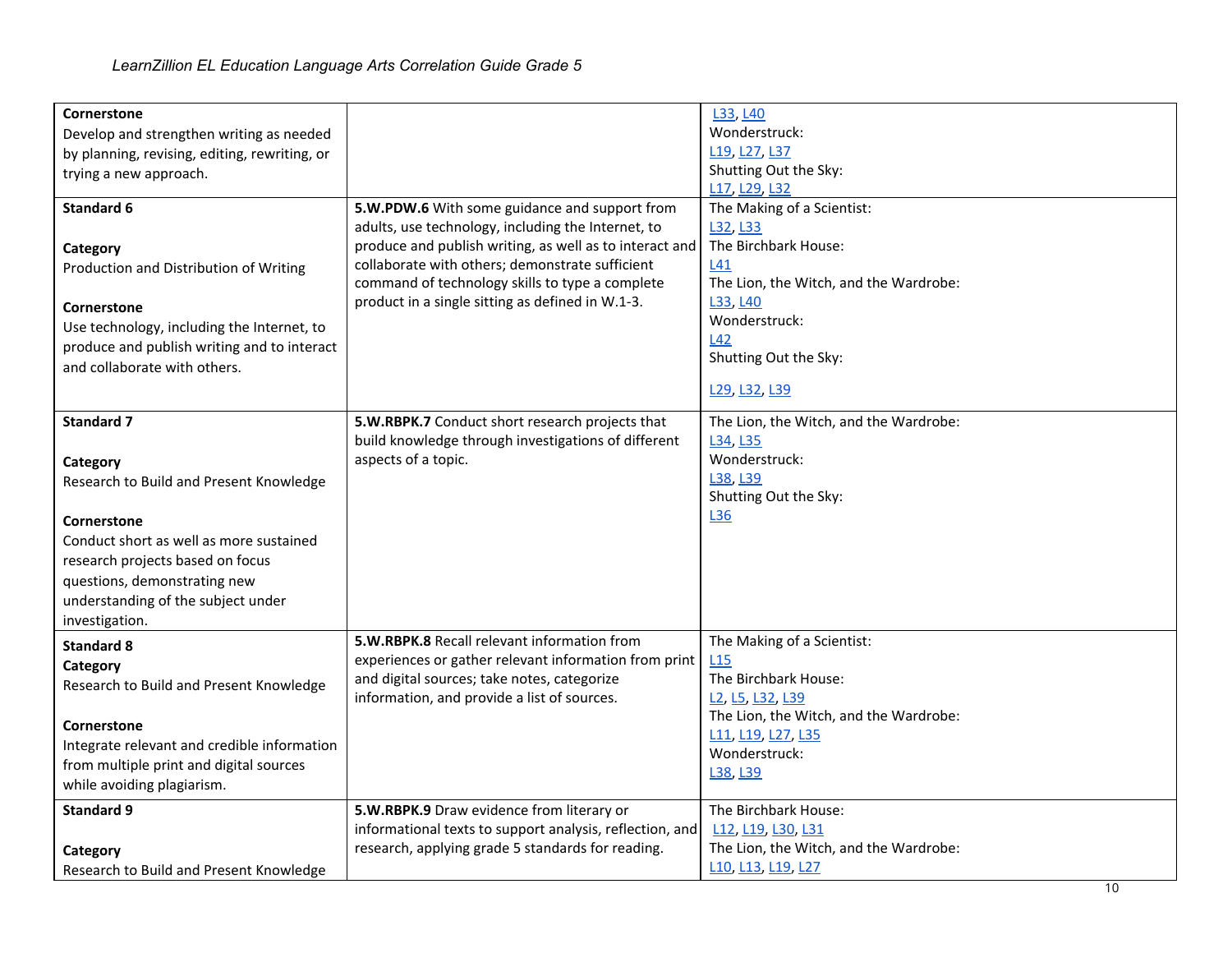| Cornerstone                                     |                                                       |                                        |
|-------------------------------------------------|-------------------------------------------------------|----------------------------------------|
| Draw evidence from literary or                  |                                                       |                                        |
| informational texts to support analysis,        |                                                       |                                        |
| reflection, and research.                       |                                                       |                                        |
| <b>Standard 10</b>                              | 5.W.RW.10 Write routinely over extended time          | The Making of a Scientist:             |
|                                                 | frames for a range of discipline-specific tasks,      | L18, L21, L31, L38                     |
| Category                                        | purposes, and audiences; promote writing fluency.     | The Birchbark House:                   |
| Range of Writing                                |                                                       | L19, L33, L40                          |
|                                                 |                                                       | The Lion, the Witch, and the Wardrobe: |
| Cornerstone                                     |                                                       | L16, L27, L31, L39                     |
| Write routinely over extended time frames       |                                                       | Wonderstruck:                          |
| (time for research, reflection, and revision)   |                                                       | L20, L28, L36, L39                     |
| and shorter time frames (a single sitting or    |                                                       | Shutting Out the Sky:                  |
| a day or two) for a range of tasks,             |                                                       | L6, L10, L17, L28, L31                 |
| purposes, and audiences.                        |                                                       |                                        |
|                                                 |                                                       |                                        |
|                                                 | <b>FOUNDATIONAL LITERACY STANDARDS</b>                | <b>Evidence/Notes</b>                  |
|                                                 |                                                       |                                        |
| <b>Standard 1</b>                               | Not applicable                                        |                                        |
|                                                 |                                                       |                                        |
| Category                                        |                                                       |                                        |
| <b>Print Concepts</b>                           |                                                       |                                        |
|                                                 |                                                       |                                        |
| Cornerstone<br>Demonstrate understanding of the |                                                       |                                        |
| organization and basic features of print.       |                                                       |                                        |
| <b>Standard 2</b>                               | Not applicable                                        |                                        |
|                                                 |                                                       |                                        |
| Category                                        |                                                       |                                        |
| <b>Phonological Awareness</b>                   |                                                       |                                        |
|                                                 |                                                       |                                        |
|                                                 |                                                       |                                        |
| Cornerstone                                     |                                                       |                                        |
| Demonstrate understanding of spoken             |                                                       |                                        |
| words, syllables, and sounds (phonemes).        |                                                       |                                        |
| <b>Standard 3</b>                               | 5.FL.PWR.3 Know and apply grade-level phonics and     | The Birchbark House:                   |
| Category                                        | word analysis skills when decoding isolated words and | L <sub>16</sub> , L <sub>17</sub>      |
| Phonics and Word Recognition                    |                                                       |                                        |
|                                                 | in connected text.                                    | Wonderstruck:                          |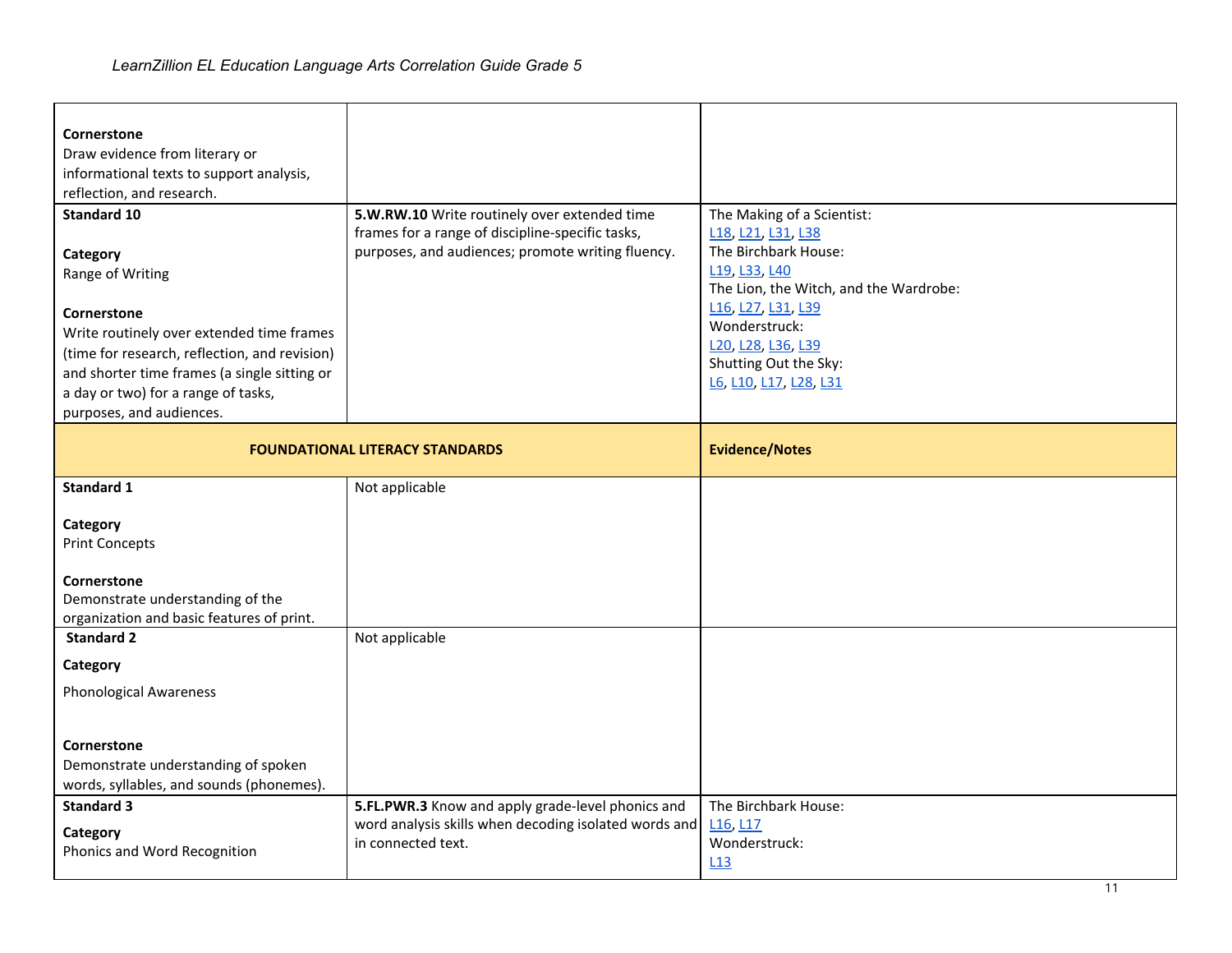| Cornerstone                                   | Use combined knowledge of all letter-sound<br>a.        |                                        |
|-----------------------------------------------|---------------------------------------------------------|----------------------------------------|
| Know and apply grade-level phonics and        | correspondences, syllabication patterns, and            |                                        |
| word analysis skills when decoding isolated   | morphology (roots and affixes) to read                  |                                        |
| words and in connected text.                  | accurately unfamiliar multisyllabic words in            |                                        |
|                                               | context and out of context.                             |                                        |
| <b>Standard 4</b>                             | 5.FL.WC.4 Know and apply grade-level phonics and        | The Birchbark House:                   |
|                                               | word analysis skills when encoding words; write         | L40, L41                               |
| Category                                      | legibly.                                                |                                        |
| <b>Word Composition</b>                       | Spell grade-appropriate words correctly<br>a.           |                                        |
|                                               | consulting references as needed.                        |                                        |
| Cornerstone                                   | Write legibly in manuscript and cursive.<br>b.          |                                        |
| Know and apply grade-level phonics and        |                                                         |                                        |
| word analysis skills when encoding words;     |                                                         |                                        |
| write legibly.                                |                                                         |                                        |
| <b>Standard 5</b>                             | 5.FL.F.5 Read with sufficient accuracy and fluency to   | The Making of a Scientist:             |
|                                               | support comprehension.                                  | L25                                    |
| Category                                      | Read grade-level text with purpose and<br>а.            | The Lion, the Witch, and the Wardrobe: |
| Fluency                                       | understanding.                                          | L8, L13, L17, L19, L28                 |
|                                               | Read grade-level prose and poetry orally with<br>b.     | Wonderstruck:                          |
| <b>Cornerstone</b>                            | accuracy, appropriate rate, and expression on           | L13                                    |
| Read with sufficient accuracy and fluency     | successive readings.                                    |                                        |
| to support                                    | Use context to confirm or self-correct word<br>c.       |                                        |
| comprehension.                                | recognition and understanding of words; reread          |                                        |
|                                               | as necessary.                                           |                                        |
| <b>Standard 6</b>                             | <b>5.FL.SC.6</b> Demonstrate command of the conventions | The Making of a Scientist:             |
|                                               | of standard English grammar and usage when              | L28, L33, L39                          |
| Category                                      | speaking and conventions of standard English            | The Birchbark House:                   |
| Sentence Composition                          | grammar and usage, including capitalization and         | L43                                    |
|                                               | punctuation, when writing.                              | The Lion, the Witch, and the Wardrobe: |
| <b>Cornerstone</b> Demonstrate command of the | a. Explain the function of conjunctions,                | L11, L32, L40                          |
| conventions of standard English grammar       | prepositions, and interjections as used in              | Wonderstruck:                          |
| and usage when speaking and conventions       | general and in particular sentences.                    | L <sub>18</sub> , L <sub>26</sub>      |
| of standard English grammar and usage,        | Form and use the perfect verb tense.<br>b.              | Shutting Out the Sky:                  |
| including capitalization and punctuation,     | Use verb tense to convey various times,<br>c.           | L4, L28, L35, L39                      |
| when writing.                                 | sequences, states, and conditions.                      |                                        |
|                                               | Recognize and correct inappropriate shifts in<br>d.     |                                        |
|                                               | verb tense.                                             |                                        |
|                                               | Use correlative conjunctions.<br>е.                     |                                        |
|                                               | Use punctuation to separate items in a series.<br>f.    |                                        |
|                                               | Use a comma to separate an introductory<br>g.           |                                        |
|                                               | element from the rest of the sentence.                  |                                        |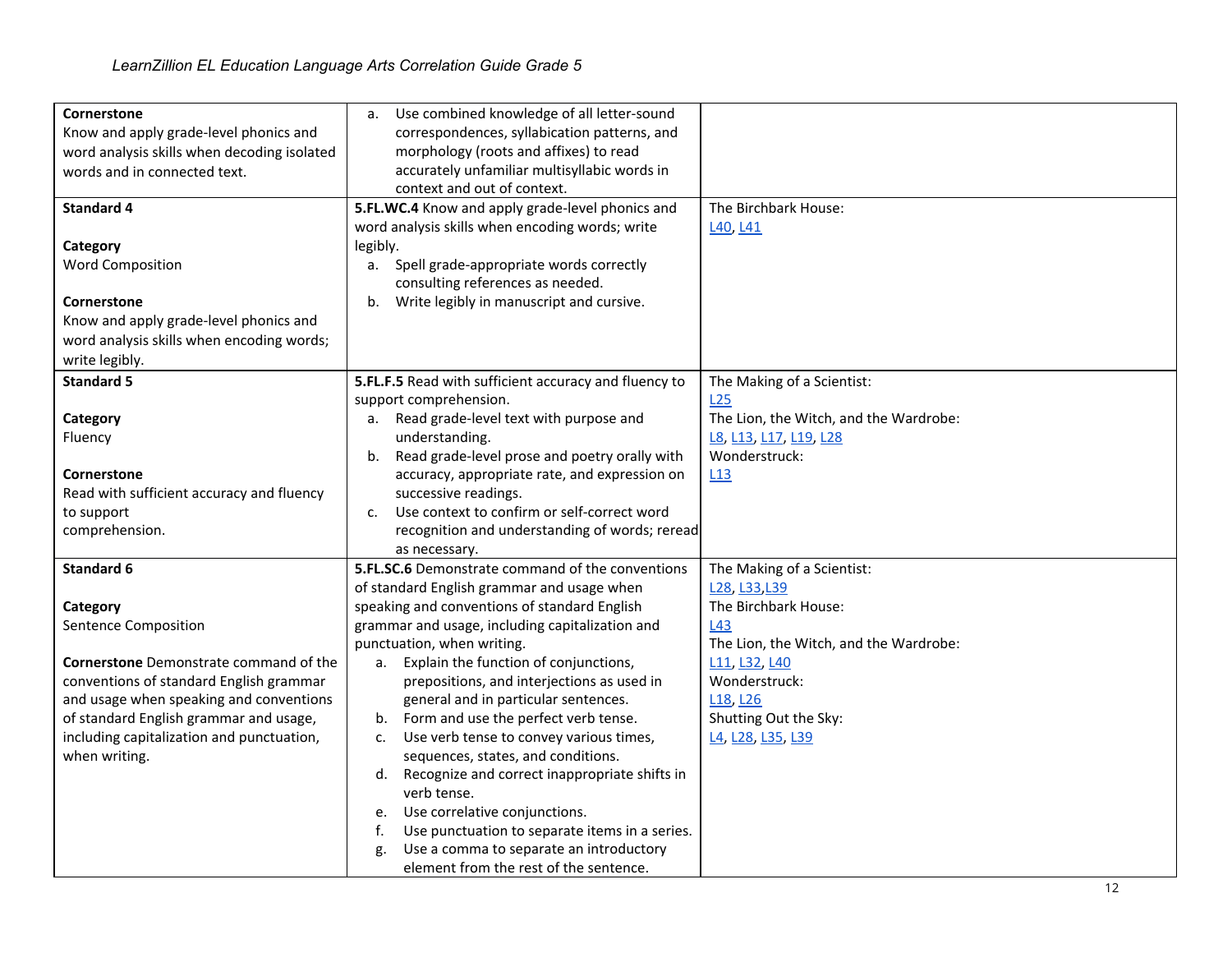|                                           | h. Use a comma to set off the words yes and no,       |                                        |
|-------------------------------------------|-------------------------------------------------------|----------------------------------------|
|                                           | to set off a tag question from the rest of the        |                                        |
|                                           | sentence (e.g., It's true, isn't it?), and to         |                                        |
|                                           | indicate direct address.                              |                                        |
|                                           |                                                       |                                        |
|                                           | Use underlining, quotation marks, or italics to<br>i. |                                        |
|                                           | indicate titles of works.                             |                                        |
|                                           | Write multiple cohesive paragraphs on a topic.        |                                        |
| <b>Standard 7</b>                         | 5.FL.VA.7a Determine or clarify the meaning of        | The Making of a Scientist:             |
|                                           | unknown and multiple-meaning words and phrases        | L <sub>14</sub> , L <sub>20</sub>      |
| Category                                  | based on grade 5 reading and content, choosing        | The Birchbark House:                   |
| <b>Vocabulary Acquisition</b>             | flexibly from a range of strategies.                  | L15, L18, L20, L25                     |
|                                           | Use context as a clue to the meaning of a word<br>i.  | The Lion, the Witch, and the Wardrobe: |
| Cornerstone                               | or phrase.                                            | L8, L14, L42                           |
| Determine or clarify the meaning of       | Use common, grade-appropriate Greek and<br>ii.        | Wonderstruck:                          |
| unknown and multiple-meaning words and    | Latin affixes and roots as clues to the meaning       | L9, L13, L28                           |
| phrases by using context clues, analyzing | of a word.                                            | Shutting Out the Sky:                  |
| meaningful word parts, and consulting     | Consult reference materials, both print and<br>iii.   | L8, L9, L13                            |
| general and specialized reference         | digital, to find the pronunciation and determine      |                                        |
| materials, as                             | or clarify the precise meaning of key words and       |                                        |
| appropriate.                              | phrases.                                              |                                        |
|                                           |                                                       |                                        |
|                                           | 5.FL.VA.7b Demonstrate understanding of figurative    |                                        |
|                                           | language, word relationships, and nuances in word     |                                        |
|                                           | meanings.                                             |                                        |
|                                           | i.<br>Interpret figurative language, including        |                                        |
|                                           | similes and metaphors, in context.                    |                                        |
|                                           | Recognize and explain the meaning of<br>ii.           |                                        |
|                                           | common idioms and proverbs.                           |                                        |
|                                           |                                                       |                                        |
|                                           | iii.<br>Use the relationship between particular       |                                        |
|                                           | words to better understand each of the                |                                        |
|                                           | words.                                                |                                        |
|                                           |                                                       |                                        |
|                                           | 5.FL.VA.7c Acquire and use accurately                 |                                        |
|                                           | grade-appropriate general academic and                |                                        |
|                                           | domain-specific words and phrases, including those    |                                        |
|                                           | that signal contrast, addition, and other logical     |                                        |
|                                           | relationships.                                        |                                        |
|                                           |                                                       |                                        |
|                                           |                                                       |                                        |
|                                           |                                                       |                                        |
|                                           |                                                       |                                        |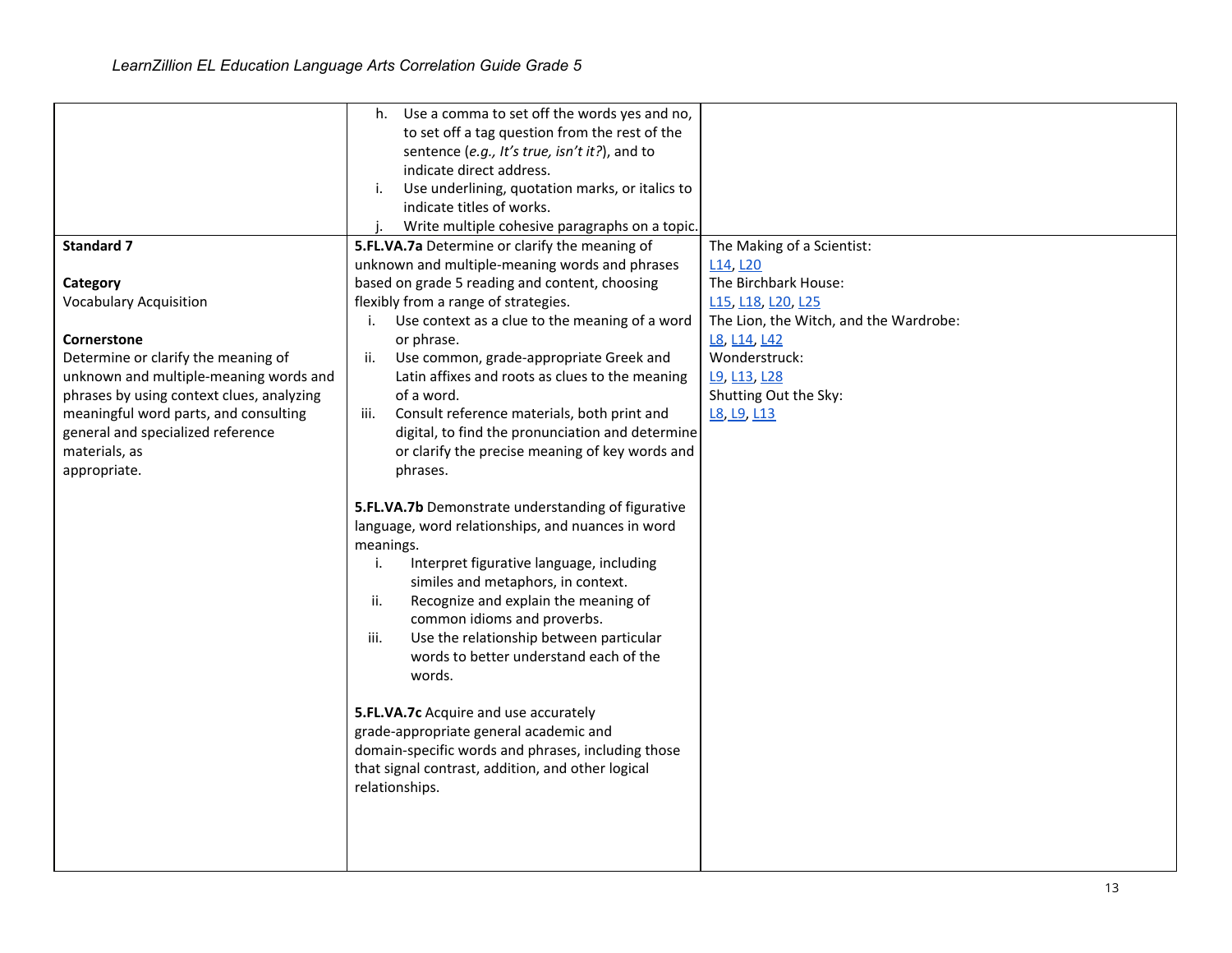|                                                                                                                                                                                                                                                                                          | <b>SPEAKING AND LISTENING STANDARDS</b>                                                                                                                                                                  | <b>Evidence/Notes</b>                                                                                                                                                                                                                                                                |
|------------------------------------------------------------------------------------------------------------------------------------------------------------------------------------------------------------------------------------------------------------------------------------------|----------------------------------------------------------------------------------------------------------------------------------------------------------------------------------------------------------|--------------------------------------------------------------------------------------------------------------------------------------------------------------------------------------------------------------------------------------------------------------------------------------|
| <b>Standard 1</b><br>Category<br>Comprehension and Collaboration<br>Cornerstone<br>Prepare for and participate effectively in a<br>range of conversations and collaborations<br>with varied partners, building on others'<br>ideas and expressing their own clearly and<br>persuasively. | 5.SL.CC.1 Prepare for collaborative discussions on 5th<br>grade level topics and texts; engage effectively with<br>varied partners, building on others' ideas and<br>expressing one's own ideas clearly. | The Making of a Scientist:<br>L7, L19, L23, L26<br>The Birchbark House:<br>L <sub>29</sub> , L <sub>35</sub> , L <sub>39</sub><br>The Lion, the Witch, and the Wardrobe:<br>L29, L37, L38, L41<br>Wonderstruck:<br>L10, L12, L17, L25<br>Shutting Out the Sky:<br>L14, L21, L27, L37 |
| <b>Standard 2</b><br>Category<br>Comprehension and Collaboration<br>Cornerstone<br>Integrate and evaluate information<br>presented in diverse media formats, such<br>as visual, quantitative, and oral formats.                                                                          | 5.SL.CC.2 Summarize a text presented in diverse<br>media such as visual, quantitative, and oral formats.                                                                                                 | The Making of a Scientist:<br>L11, L12, L16<br>The Birchbark House:<br><b>L35</b><br>The Lion, the Witch, and the Wardrobe:<br>L38, L41<br>Wonderstruck:<br>L43<br>Shutting Out the Sky:<br>L <sub>16</sub> , L <sub>19</sub>                                                        |
| <b>Standard 3</b><br>Category<br>Comprehension and Collaboration<br>Cornerstone<br>Evaluate a speaker's point of view,<br>reasoning, and use of evidence and<br>rhetoric.                                                                                                                | 5.SL.CC.3 Summarize the points a speaker makes and<br>explain how each claim is supported by reasons and<br>evidence.                                                                                    | The Birchbark House:<br>L29, L35<br>The Lion, the Witch, and the Wardrobe:<br>L37, L38<br>Wonderstruck:<br>L <sub>10</sub>                                                                                                                                                           |
| <b>Standard 4</b><br>Category<br>Presentation of Knowledge and Ideas                                                                                                                                                                                                                     | 5.SL.PKI.4 Report on a topic or text, or present an<br>opinion, sequencing ideas logically and using<br>appropriate facts and relevant, descriptive details to<br>support main ideas.                    | The Making of a Scientist:<br>L16<br>The Birchbark House:<br>L5, L29, L35                                                                                                                                                                                                            |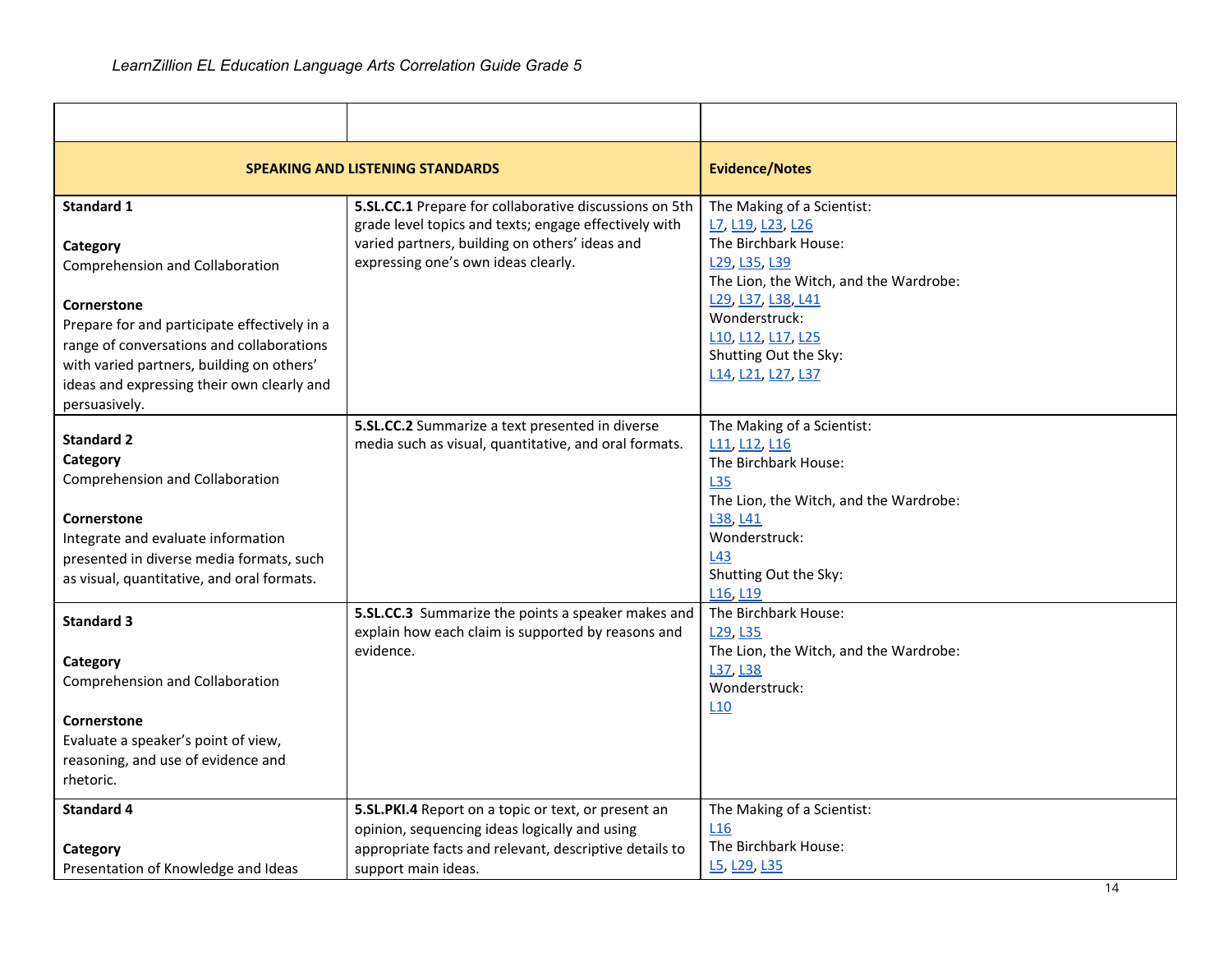| Cornerstone<br>Present information, findings, and<br>supporting evidence such that listeners can<br>follow the line of reasoning; the<br>organization, development, and style are<br>appropriate to task, purpose, and<br>audience. |                                                      | The Lion, the Witch, and the Wardrobe:<br>L38, L41<br>Wonderstruck:<br>L43<br>Shutting Out the Sky:<br>L <sub>23</sub> , L <sub>27</sub> |
|-------------------------------------------------------------------------------------------------------------------------------------------------------------------------------------------------------------------------------------|------------------------------------------------------|------------------------------------------------------------------------------------------------------------------------------------------|
| <b>Standard 5</b>                                                                                                                                                                                                                   | 5.SL.PKI.5 Include multimedia components and visual  | The Lion, the Witch, and the Wardrobe:                                                                                                   |
| Category                                                                                                                                                                                                                            | displays in presentations, when appropriate, to      | L37, L38                                                                                                                                 |
| Presentation of Knowledge and Ideas                                                                                                                                                                                                 | enhance the development of main ideas or themes.     | Wonderstruck:                                                                                                                            |
|                                                                                                                                                                                                                                     |                                                      | L <sub>10</sub> , L <sub>43</sub><br>Shutting Out the Sky:                                                                               |
| Cornerstone                                                                                                                                                                                                                         |                                                      | L22, L27, L37                                                                                                                            |
| Make strategic use of digital media and                                                                                                                                                                                             |                                                      |                                                                                                                                          |
| visual displays of data to express                                                                                                                                                                                                  |                                                      |                                                                                                                                          |
| information and enhance understanding of<br>presentations.                                                                                                                                                                          |                                                      |                                                                                                                                          |
| <b>Standard 6</b>                                                                                                                                                                                                                   | 5.SL.PKI.6 Adapt speech to a variety of contexts and | The Making of a Scientist:                                                                                                               |
|                                                                                                                                                                                                                                     | tasks, using formal English when appropriate to task | L11                                                                                                                                      |
| Category                                                                                                                                                                                                                            | and situation.                                       | The Birchbark House:                                                                                                                     |
| Presentation of Knowledge and Ideas                                                                                                                                                                                                 |                                                      | L <sub>2</sub> , L <sub>29</sub> , L <sub>35</sub>                                                                                       |
|                                                                                                                                                                                                                                     |                                                      | The Lion, the Witch, and the Wardrobe:                                                                                                   |
| Cornerstone                                                                                                                                                                                                                         |                                                      | L37, L38                                                                                                                                 |
| Adapt speech to a variety of contents and                                                                                                                                                                                           |                                                      | Wonderstruck:                                                                                                                            |
| communicative tasks, demonstrating                                                                                                                                                                                                  |                                                      | L43<br>Shutting Out the Sky:                                                                                                             |
| command of formal English when indicated                                                                                                                                                                                            |                                                      | L21, L27, L37, L39                                                                                                                       |
| or appropriate.                                                                                                                                                                                                                     |                                                      |                                                                                                                                          |
|                                                                                                                                                                                                                                     |                                                      |                                                                                                                                          |
| Additional comments on alignment to ELA Standards:                                                                                                                                                                                  |                                                      |                                                                                                                                          |
|                                                                                                                                                                                                                                     |                                                      |                                                                                                                                          |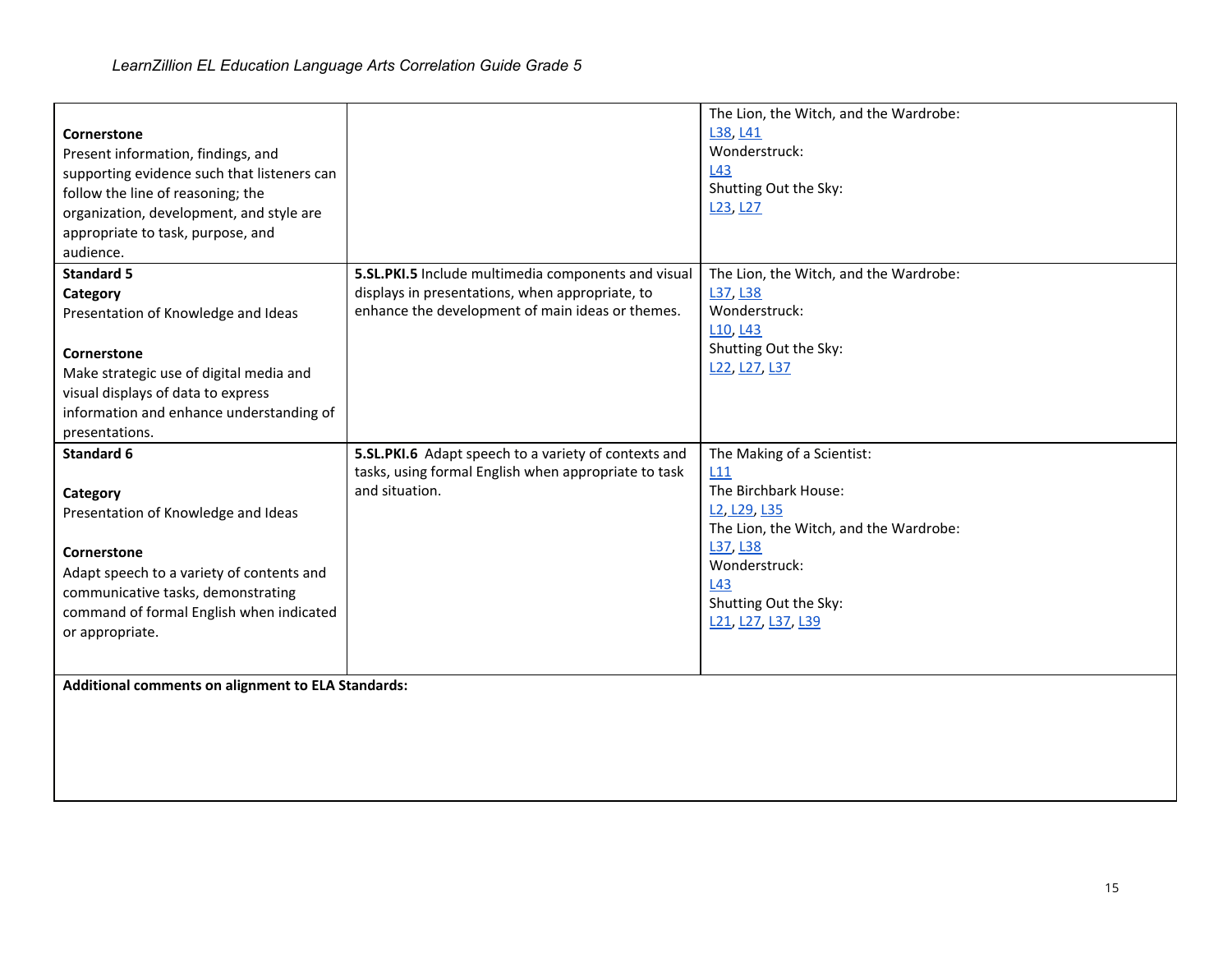|                  | <b>SECTION III</b><br>High-Quality Instruction: Unit Design, Text Sets, Questions, and Tasks                                                                                            |                                                                                                                                                                                                                                                                                                                                                                                                                                                                                                                                                                                                                                                                                                                                                                                                                                                                                                                                                                                                                              |  |
|------------------|-----------------------------------------------------------------------------------------------------------------------------------------------------------------------------------------|------------------------------------------------------------------------------------------------------------------------------------------------------------------------------------------------------------------------------------------------------------------------------------------------------------------------------------------------------------------------------------------------------------------------------------------------------------------------------------------------------------------------------------------------------------------------------------------------------------------------------------------------------------------------------------------------------------------------------------------------------------------------------------------------------------------------------------------------------------------------------------------------------------------------------------------------------------------------------------------------------------------------------|--|
| <b>Indicator</b> |                                                                                                                                                                                         | <b>Evidence/Notes</b>                                                                                                                                                                                                                                                                                                                                                                                                                                                                                                                                                                                                                                                                                                                                                                                                                                                                                                                                                                                                        |  |
| a.               | Units are built around a concept or topic and include essential<br>questions and enduring understandings.                                                                               | In each unit, the first lesson states the essential questions and enduring understandings<br>students will address. For example, in Wonderstruck, students read literary and informational<br>texts to determine how characters respond to the challenges presented by language barriers<br>and ineffective communication. Students understand and express their understanding of the<br>importance of language, education, and communication by explaining the importance of<br>effective communication for bridging differences and the impact of various innovations in<br>communication. In The Birchbark House, Students read literary and informational texts about<br>how Native Americans and global explorers laid the foundation for the United States.<br>Students understand and express their understanding of how we learn about our past and<br>how that impacts who we are today by writing about character and theme development and<br>discussing how point of view is important for constructing meaning. |  |
| b.               | Lessons integrate two or more strands of the Tennessee English<br>Language Arts standards.                                                                                              | Each lesson throughout all units addresses multiple Tennessee English Language Arts<br>standards.                                                                                                                                                                                                                                                                                                                                                                                                                                                                                                                                                                                                                                                                                                                                                                                                                                                                                                                            |  |
| c.               | Materials provide high-quality texts from diverse and multicultural<br>perspectives (e.g. gender, cultural, age, geographical) while appealing<br>to students' interests.               | Materials include texts of different formats. For example, students read texts of different<br>lengths, from poems to short stories to full-length novels, in both literary and informational<br>formats. For example, <i>The Birchbark House</i> unit includes a video on the ice age, several<br>informational texts on the different cultures settling the Americas, as well as a collection of<br>images on Columbus from the Library of Congress.                                                                                                                                                                                                                                                                                                                                                                                                                                                                                                                                                                       |  |
| d.               | Most texts used for Interactive Read Aloud must be authentic and<br>previously published. All commissioned texts are of publishable<br>quality.                                         | All texts for Interactive Read ALoud are previously published and are of publishable quality.                                                                                                                                                                                                                                                                                                                                                                                                                                                                                                                                                                                                                                                                                                                                                                                                                                                                                                                                |  |
| e.               | Materials provide a wide array of texts and genres, including<br>full-length texts and strategically excerpted texts.                                                                   | All units have an anchor text, which is a full-length text and several supporting text excerpts<br>of varying lengths. Texts are representative of a wide array of genres and types, including art,<br>film and digital.                                                                                                                                                                                                                                                                                                                                                                                                                                                                                                                                                                                                                                                                                                                                                                                                     |  |
| f.               | Students have varied opportunities to engage with text across the<br>literacy block, including Interactive Read Aloud, shared reading,<br>small-group reading, and independent reading. | Daily lesson Teaching Notes provide a variety of and multiple opportunities for students<br>engaging with text. For example, within the unit Making of a Scientist, students engage with<br>the text in paired reading, small groups, shared reading, individually, as well as an Interactive                                                                                                                                                                                                                                                                                                                                                                                                                                                                                                                                                                                                                                                                                                                                |  |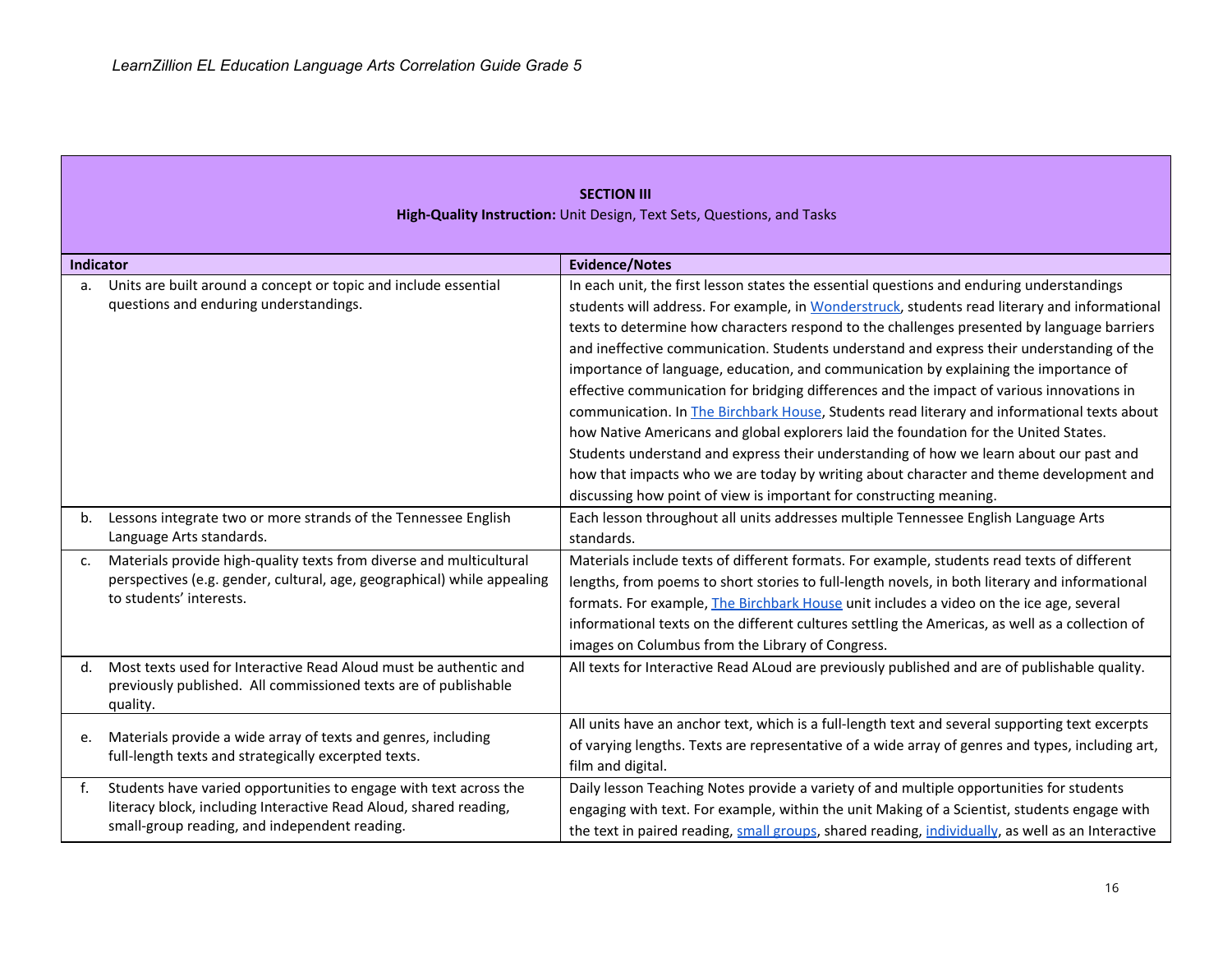|    |                                                                                 | Read Aloud and group presentation of a report. In Wonderstruck lesson 17, students                 |
|----|---------------------------------------------------------------------------------|----------------------------------------------------------------------------------------------------|
|    |                                                                                 | participate in a philosophical chairs debate                                                       |
| g. | Materials include multiple opportunities for students to engage in              | All units within the grade level provide for repeated readings of a text for varied purposes.      |
|    | repeated reads of a text with varying purposes for each reading (i.e.           | For example, in <i>The Lion</i> , the Witch and the Wardrobe lesson 6, students read chapter 3 for |
|    | close reading).                                                                 | the purpose of noticing how a narrator reveals a character's thoughts and feelings; they then      |
|    |                                                                                 | reread to identify which character's point of view is experiencing the event; then they reread     |
|    |                                                                                 | again to identify where the narrator shift between character points of view occurs.                |
| h. | Materials provide instructions, accountability structures, and                  | There are two main approaches the Guidebooks take to ensure students meet the ELA goal:            |
|    | recommended texts to support students in reading a high volume of               | close reading and volume of reading. Students read a wide variety of texts (e.g., different        |
|    | text.                                                                           | genres and formats, different levels, different lengths) on the same topic or idea to build        |
|    |                                                                                 | knowledge and skills in reading. Students should also read a wide variety of texts they select     |
|    |                                                                                 | based on their interests and be held individually accountable for understanding what they          |
|    |                                                                                 | read. The ELA framework in the Reading Guide shows how these approaches are included               |
|    |                                                                                 | over the course of a nine-week Guidebook unit. In the Making of a Scientist unit, students         |
|    |                                                                                 | meet in book clubs and read a full-length novel throughout the unit.                               |
| i. | Texts for small group reading instruction should be at a variety of             | When students meet in book clubs for the unit Making of a Scientist for their independent          |
|    | complexity levels with a focus on continued skill- and                          | reading, they read The Templeton Twins at 850 L, in contrast to the anchor text by Richard         |
|    | knowledge-based competency building capabilities.                               | Feynman at 730L, which is also moderately complex. However, the focus is on the same skills        |
|    |                                                                                 | and knowledge competencies. Students build their understanding by discussing the read              |
|    |                                                                                 | material with their peers, each student has an assigned role and all complete the same exit        |
|    |                                                                                 | ticket to demonstrate understanding. Likewise, in Wonderstruck, students read Frindle              |
|    |                                                                                 | independently.                                                                                     |
|    | Within and across units, writing assignments, including both shorter            | The Guidebook units are divided into sections and sections are divided into lessons; the tasks     |
|    | on-demand writing, and lengthier, recursive, process-based writing,             | in each (e.g., discussions, note taking, completing graphic organizers and smaller writing         |
|    | progress in breadth, depth, and development.                                    | assignments) lesson and section build toward the end-of-unit assessments in which students         |
|    |                                                                                 | express their understanding of complex texts. Students practice writing short responses            |
|    |                                                                                 | about complex texts and unit ideas, typically during the "Let's Express Understanding"             |
|    |                                                                                 | portion of each lesson. These practice opportunities serve to check how students' writing          |
|    |                                                                                 | skills are building over the course of the unit.                                                   |
| k. | Materials provide explicit instruction about the writing process,               | All writing lessons within the units follow the same writing process which students are guided     |
|    | organization/structure, and writing craft.                                      | through: Building Understanding, Brainstorming, Drafting, Revising, Editing, Publishing.           |
|    | Materials include multiple and varied opportunities for students to be          | Students practice writing short responses about complex texts and unit ideas, typically during     |
|    | exposed to and engaged in writing (i.e., modeled writing, shared                | the "Let's Express Understanding" portion of each lesson. These practice opportunities build       |
|    | writing, interactive writing, small-group writing, and independent<br>writing). | student skills over the course of the unit. The guidebook lessons include directions to share      |
|    |                                                                                 | the qualities of strong student work, including analyzing models of strong and weak oral and       |
|    |                                                                                 | written responses. Students engage in some type of writing in every Guidebook lesson.              |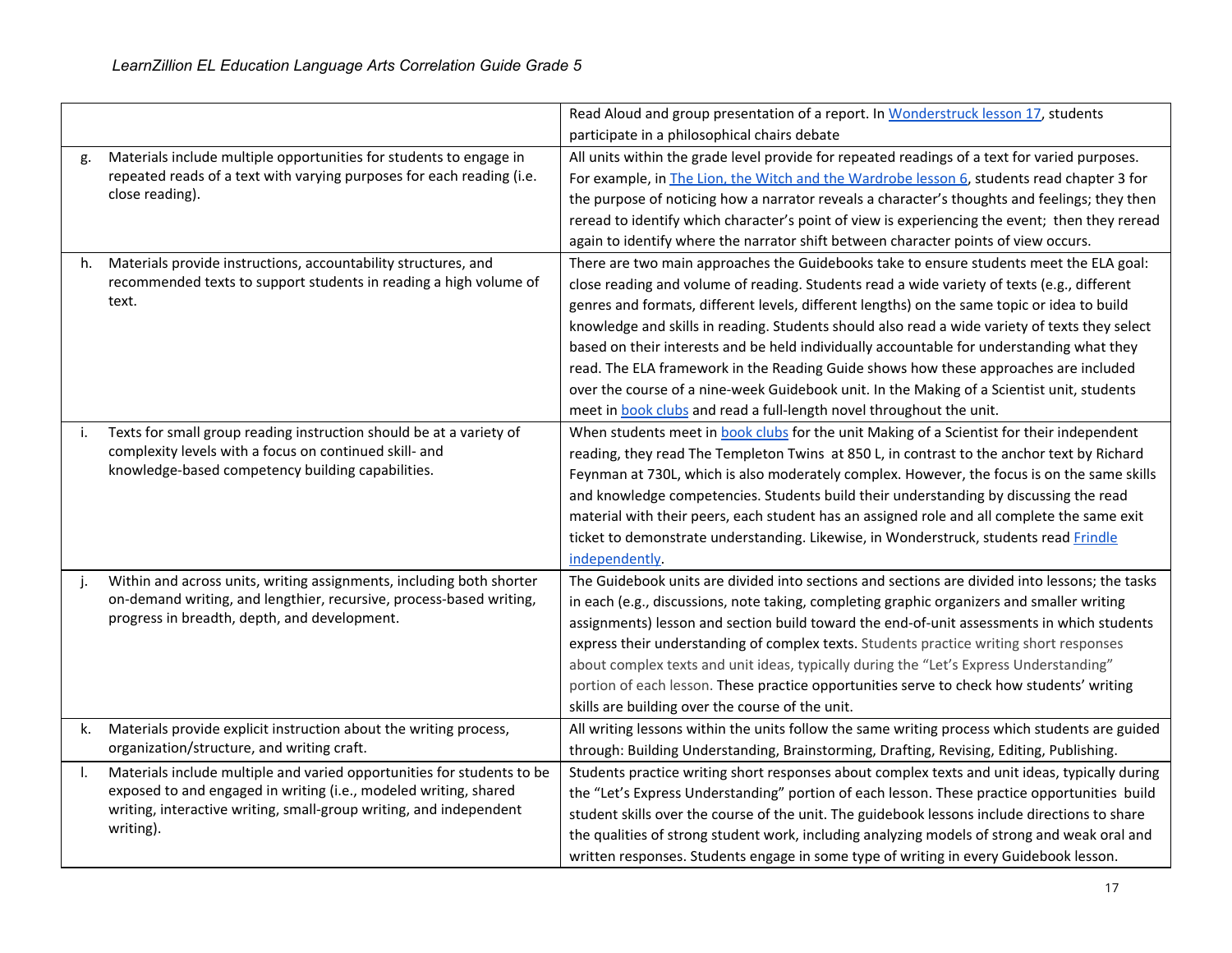| m. Writing tasks are balanced across writing modes (narrative,                                               | Grade five units include explanatory, narrative and opinion writing tasks in Making of a                                                               |
|--------------------------------------------------------------------------------------------------------------|--------------------------------------------------------------------------------------------------------------------------------------------------------|
| informative/explanatory, argument).                                                                          | Scientist, The Birchbark House, The Lion, the Witch and the Wardrobe, Wonderstruck and                                                                 |
|                                                                                                              | Shutting Out the Sky. For example, in The Lion, the Witch and the Wardrobe, students write                                                             |
|                                                                                                              | an opinion piece in lesson 12, a narrative for the culminating writing task, and a literary                                                            |
|                                                                                                              | analysis and research collaborative response for the Extension Task.                                                                                   |
| Materials provide instruction in specific academic language and<br>n.                                        | Lessons consistently use the language of the standards in all instructions for all modes of                                                            |
| structures associated with different modes of writing (e.g. dialogue in                                      | writing, For example, in the unit Shutting Out the Sky lessons 27 and 28 provide direct                                                                |
| narrative, description vs. compare/contrast in                                                               | instruction for writing an opinion piece to the prompt: "Do you think the selected individual                                                          |
| explanatory/informational, and reasons in opinion).                                                          | made the correct decision by leaving his or her homeland and coming to America?"                                                                       |
| Lessons promote academic discussions around appropriate<br>0.                                                | Many writing tasks start with a formal discussion (e.g., Socratic seminar) in which students                                                           |
| grade-level concepts and texts and include listening prompts,                                                | develop and refine their ideas and supporting evidence orally in collaboration with others                                                             |
| questions, and evaluation tools to strengthen students' ability to                                           | before creating a written product. These structures support students as they generate and                                                              |
| listen to and respond in increasingly sophisticated ways with relevant                                       | organize their ideas for writing and research. All students who are engaged in the classroom                                                           |
| evidence.                                                                                                    | work have the opportunity to express what they have learned along the way in the unit.                                                                 |
|                                                                                                              | Students' speaking and listening abilities are assessed by Discussion Tracker.                                                                         |
| p. Explicit vocabulary instruction includes morphology and Latin or Greek                                    | In the Wonderstruck unit, students learn the Greek and Latin roots of unit vocabulary,                                                                 |
| roots.                                                                                                       | charting as they read The Handmade Alphabet, identifying clues to word meaning.                                                                        |
| q. Units and lessons clearly consider student learning differences in the                                    | Each lesson's teacher-facing cards include suggestions for ELL and Struggling Learners                                                                 |
| design of instruction, activities, and the classroom environment to provide                                  | throughout.                                                                                                                                            |
| access for all students, including English learners, students with disabilities,                             |                                                                                                                                                        |
| and students performing below grade level.<br>r. Formative and summative assessments are embedded throughout | Lessons provide multiple checks for understanding in the teacher-facing Student Look Fors,                                                             |
| instructional materials and include multiple methods to measure what                                         | student self- and peer-assess and cold read tasks. Units include four section quizzes,                                                                 |
| students know and are able to do. Possible formats include, but are not                                      | strategically placed after one or two sections to assess student understanding through test                                                            |
| limited to, checks for understanding, pre-assessments, student                                               | items (multiple choice, multiple select), and constructed responses (short and extended).                                                              |
| self-assessments, selected response (multiple choice, multiple select),                                      |                                                                                                                                                        |
| constructed responses (short and extended), performance tasks,                                               |                                                                                                                                                        |
| open-ended questions, etc.                                                                                   |                                                                                                                                                        |
| s. Publisher-produced assessment alignment documents clearly indicate                                        | All summative assessments (CWT, ET, CRT) within the unit clearly delineate the standards                                                               |
| which standards are being addressed by specific questions, tasks, and<br>assessment items.                   | addressed for each question, tasks, and assessment items.                                                                                              |
| Additional comments about high-quality instruction within the materials:                                     |                                                                                                                                                        |
|                                                                                                              | A description of the classroom framework for implementing Guidebooks is provided on the LearnZillion platform, "How are the materials designed for the |
| classroom?"                                                                                                  |                                                                                                                                                        |

<sup>●</sup> Also included in "How are the materials designed for the classroom?" is a Small Group Instruction section with Example Lesson Timing, Grammar Guide and Reading Guide.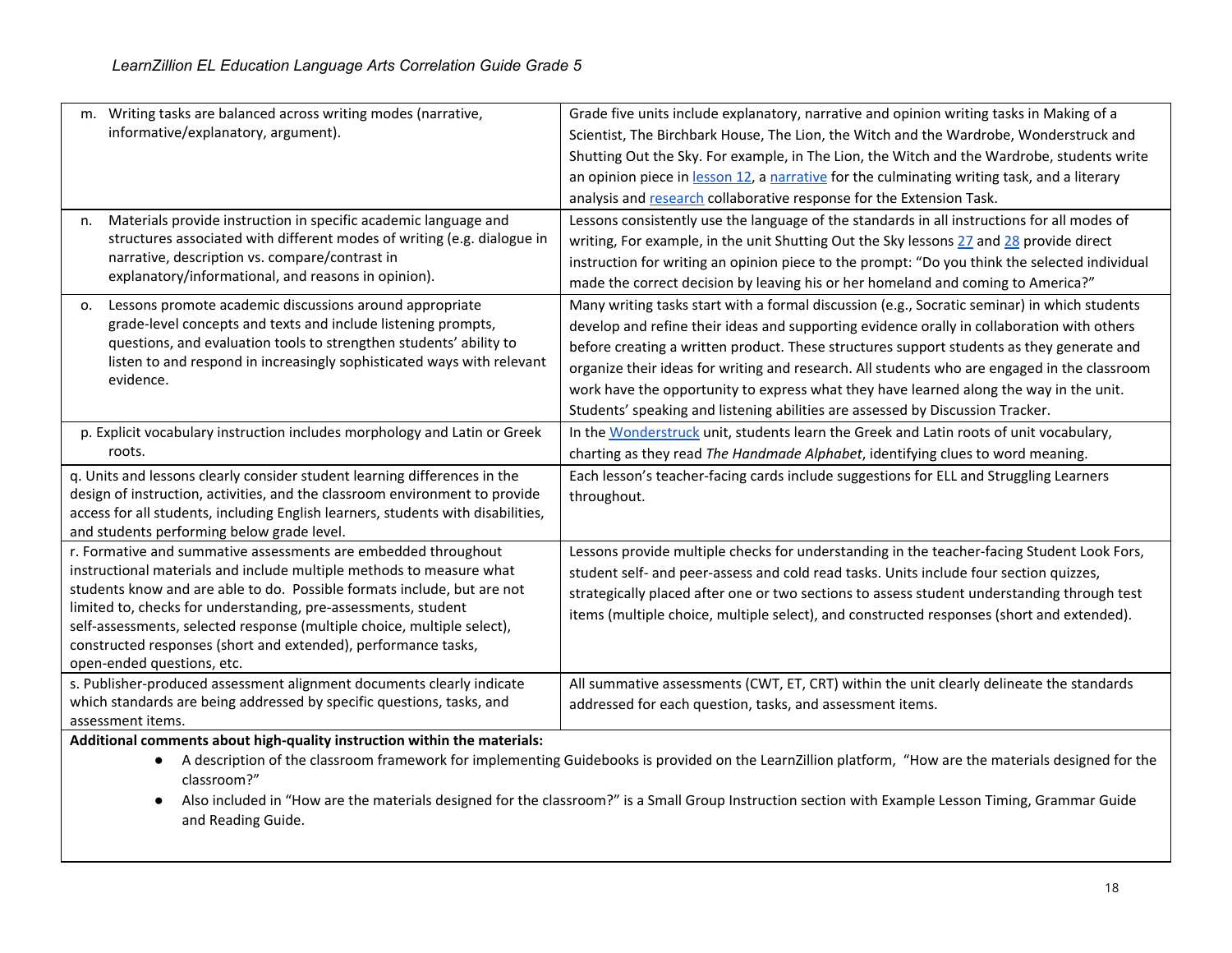|           | <b>Section IV: Foundational Skills</b>                                                                                                                                                                                                                                                                            |                                                                                                                                                                                                                                                                                                                                                                                                                                                                                                                                                                                                                                                                            |  |
|-----------|-------------------------------------------------------------------------------------------------------------------------------------------------------------------------------------------------------------------------------------------------------------------------------------------------------------------|----------------------------------------------------------------------------------------------------------------------------------------------------------------------------------------------------------------------------------------------------------------------------------------------------------------------------------------------------------------------------------------------------------------------------------------------------------------------------------------------------------------------------------------------------------------------------------------------------------------------------------------------------------------------------|--|
| Indicator |                                                                                                                                                                                                                                                                                                                   | <b>Evidence/Notes</b>                                                                                                                                                                                                                                                                                                                                                                                                                                                                                                                                                                                                                                                      |  |
| a.        | Materials provide explicit, systematic, sequential, and<br>evidence-based instruction of grade level foundational skills<br>including: phonics and word recognition, word composition,<br>fluency, sentence composition, grammar, and conventions.                                                                | Each unit contains a Mentor Sentence Language Task within the Section Supports, with explicit<br>directions on how to build students' sentence composition. Students are exposed to fluent<br>reading of grade-level complex text and practice fluent reading independently and in pairs.                                                                                                                                                                                                                                                                                                                                                                                  |  |
| b.        | Evidence-based practice materials (e.g., manipulatives, word<br>sorts, etc.) are abundant, varied, practical and can be used<br>both independently and with support.                                                                                                                                              | Lessons engage students in a variety of foundational skill practice including word sorts,<br>vocabulary word walls, vocabulary logs and charts that are implemented using a variety of<br>methods (whole-class, small-group, pairs, and independent work).                                                                                                                                                                                                                                                                                                                                                                                                                 |  |
| c.        | Materials provide students with regular opportunities to apply<br>foundational skills in authentic reading and writing.                                                                                                                                                                                           | Units have at least one lesson of direct instruction of reading fluency where students practice<br>reading with accuracy, appropriate rate and expression. Each unit has Section Supports with a<br>Fluency Task of a reading passage and questions as a check for understanding, which may be<br>used as a formative assessment.                                                                                                                                                                                                                                                                                                                                          |  |
| d.        | Materials provide systematic and explicit instruction in<br>morphology (e.g. Greek and Latin roots).                                                                                                                                                                                                              | All units in grade five provide instruction in morphology. Greek and Latin roots are explicitly<br>taught in Wonderstruck lesson 13 and Wonderstruck lesson 26 to determine the meaning of<br>unknown words. Units make routine use of vocabulary logs and charts which directly support<br>instruction on word families.                                                                                                                                                                                                                                                                                                                                                  |  |
| e.        | Explicit encoding instruction is evidence-based and uses a<br>systematic scope and sequence that connects to the reciprocal<br>process of encoding and decoding.                                                                                                                                                  | N/A                                                                                                                                                                                                                                                                                                                                                                                                                                                                                                                                                                                                                                                                        |  |
| f.        | Effective reading fluency instruction includes the following:<br>Evidence-based teaching strategies and varied practice<br>opportunities;<br>Lessons in oral reading fluency, including word<br>$\bullet$<br>recognition and accuracy, pacing, rate, phrasing and<br>prosody; and<br>Use of different text types. | All grade five units contain fluency instruction. Direct instruction is provided in reading with<br>accuracy, appropriate rate and expression across different types of text.                                                                                                                                                                                                                                                                                                                                                                                                                                                                                              |  |
| g.        | Materials support ongoing and frequent formative assessment<br>to determine students' mastery of foundational literacy skills<br>while providing clear and specific instructions on how to best<br>support students performing below the grade-level<br>expectation.                                              | Materials provide Fluency Tasks, Let's Express Our Understanding! slides, and Section Quizzes<br>which allow teachers to conduct in-process evaluations of student progress in foundational<br>literacy skills. Fluency Tasks provide teachers with clear and specific instructions on how to<br>continue to support students who do not read with sufficient accuracy and fluency to support<br>comprehension. Some additional options for supporting students' fluency practice include:<br>a. Have students use a highlighter to annotate where punctuation marks are in the text,<br>so they have a visual "heads up" for an inflection. Discuss what type of pause or |  |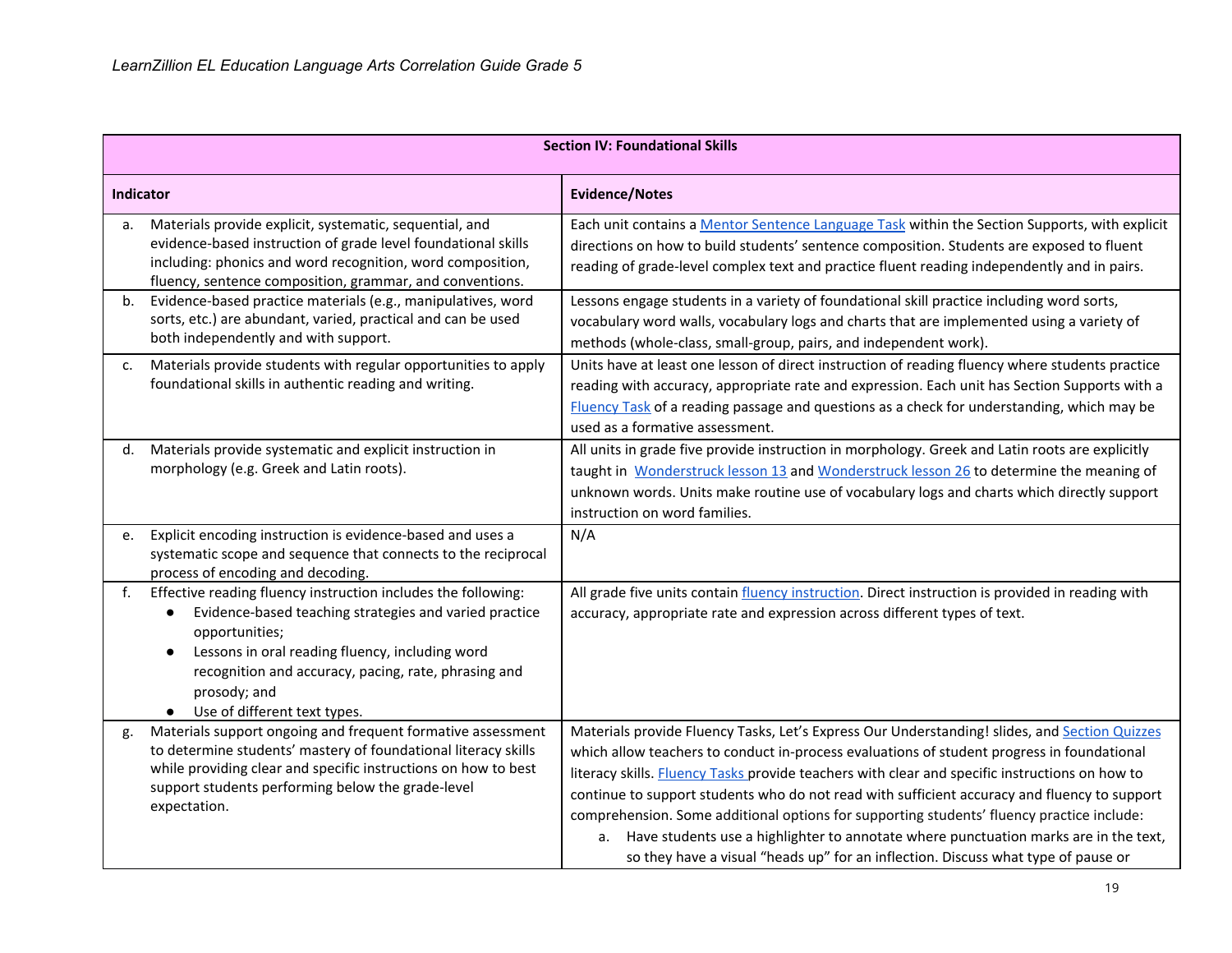|    |                                                                                                                                          | b.<br>c.<br>d.<br>e. | inflection is required of each punctuation mark (i.e., a comma is a half-pause, whereas<br>a period is a full stop; voice goes up slightly at end of sentence with a question mark.)<br>Ask students to highlight or underline the rhyming words in the same color to make<br>connections between the lines of poetry and to support them in reading through the<br>end of a line and reading with rhythm.<br>Have students engage in paired or partner reading of the passage.<br>After several practices, when students feel ready, they can record an audio of their<br>oral reading. Use an application, such as <b>Fluency Tutor</b> for students to record and<br>track their fluency progress over time.<br>Extension: Direct students to listen to their recording, noting how they did with their<br>fluency and identifying one area of strength and one area of improvement. The latter<br>is where they will try to improve on their next fluency task.                                                                                                                                                                                                                                                                                                                                                                         |
|----|------------------------------------------------------------------------------------------------------------------------------------------|----------------------|---------------------------------------------------------------------------------------------------------------------------------------------------------------------------------------------------------------------------------------------------------------------------------------------------------------------------------------------------------------------------------------------------------------------------------------------------------------------------------------------------------------------------------------------------------------------------------------------------------------------------------------------------------------------------------------------------------------------------------------------------------------------------------------------------------------------------------------------------------------------------------------------------------------------------------------------------------------------------------------------------------------------------------------------------------------------------------------------------------------------------------------------------------------------------------------------------------------------------------------------------------------------------------------------------------------------------------------------|
| h. | Assessments include standards-based diagnostic screening<br>tools to identify students' instructional needs for targeted<br>re-teaching. |                      | The Supports Flowchart provides teachers with a process to identify grade-level foundational<br>skills standards, compare current student performance to the standards, identify gaps<br>between current performance and standards, and establish a plan with set outcomes. For<br>example, for RF.3 (Students apply grade level phonics and word analysis skills in decoding<br>words.) if a student reads words inaccurately and/or does not blend the syllables of a word,<br>this could indicate that he/she is reading words letter sound by letter sound or using incorrect<br>vowel sounds or lacks knowledge of monosyllabic phonic elements. Possible supports would<br>be: "Practice blending multisyllabic words: Break apart a multisyllabic word by syllables on<br>index cards. Provide the cards to students. Say the word aloud. Ask students to repeat the<br>word aloud. Prompt students to put the syllables in the order they are spoken aloud. Say the<br>whole word aloud. Repeat this process with several multisyllabic words. Read a multisyllabic<br>word aloud. Ask students to write each syllable on an index card. Prompt students to connect<br>the index cards and read the word aloud. Then, prompt students to write and say the word.<br>Use other activities to practice blending multisyllabic words." |

**Additional comments about foundational skills within the materials:**

- Section Supports include Fluency Task.
- Section Supports include Mentor Sentence Language Task.
- Grammar Guide provides beginning and ending grade writing samples for grammar expectations.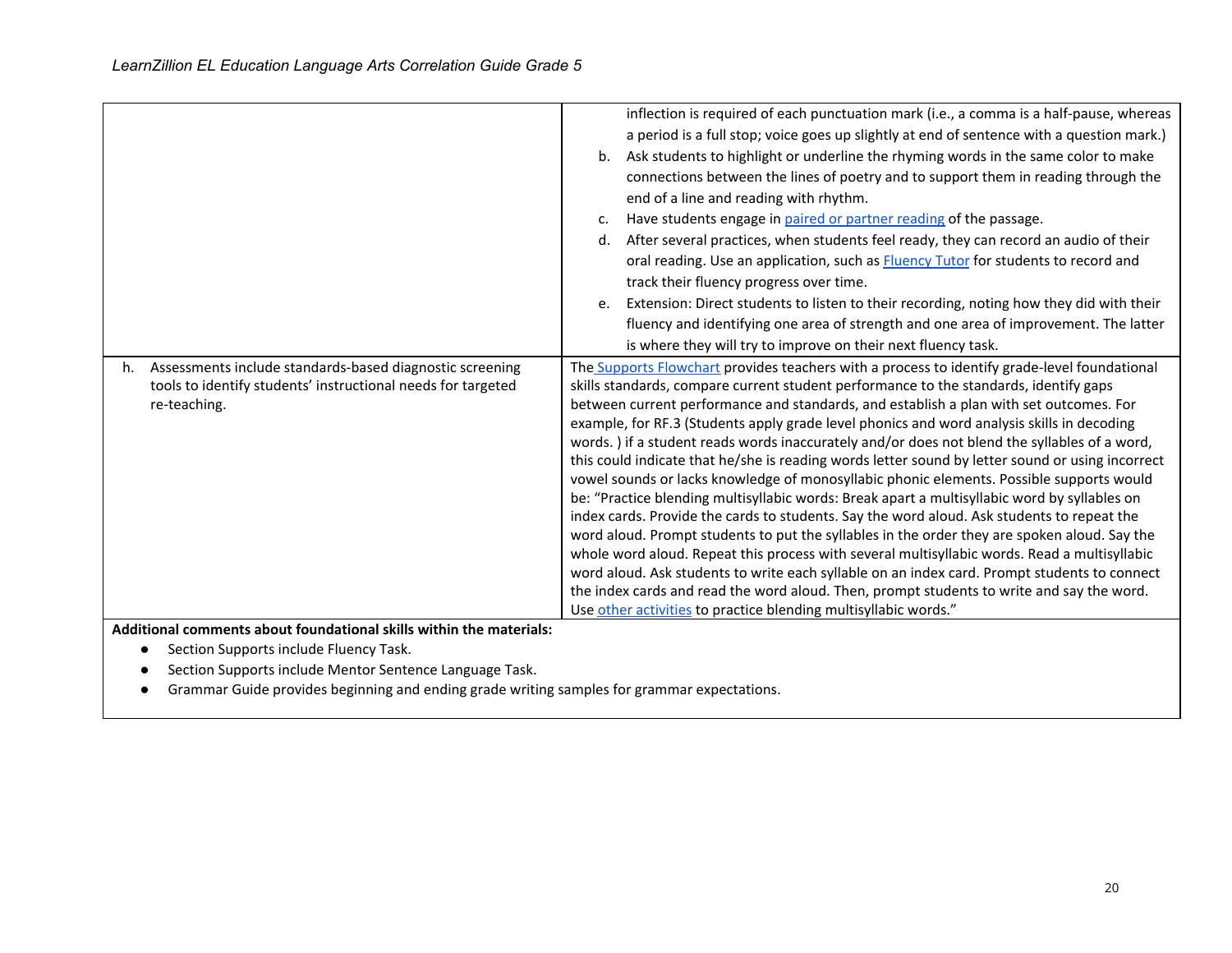|    | <b>SECTION V.: Additional Components</b>                                                                                                                                                                                                          |                                                                                                                                                                                                                                                                            |  |
|----|---------------------------------------------------------------------------------------------------------------------------------------------------------------------------------------------------------------------------------------------------|----------------------------------------------------------------------------------------------------------------------------------------------------------------------------------------------------------------------------------------------------------------------------|--|
|    | <b>Teacher Support</b>                                                                                                                                                                                                                            | <b>Evidence/Notes</b>                                                                                                                                                                                                                                                      |  |
| a. | Teacher-facing materials (e.g., teacher edition) provides background information<br>about previously published texts, including author, content, context, and<br>information about illustrations, if any, to support teacher delivery of lessons. | Additional Notes on the teacher-facing cards contain links to appropriate<br>background and related information information to support teacher delivery of<br>lessons.                                                                                                     |  |
| b. | Close reading passages include extensive annotations aligned to the Tennessee<br>English Language Arts Standards.                                                                                                                                 | <b>No</b>                                                                                                                                                                                                                                                                  |  |
| c. | Standards and learning objectives in teacher-facing materials are explicitly and<br>readily identifiable.                                                                                                                                         | The first card of each lesson explicitly states the standards and objectives<br>addressed under the lesson title.                                                                                                                                                          |  |
| d. | When appropriate, topics and/or enduring understandings are connected to<br>grade-level content from other Tennessee Academic Standards (e.g., science, social<br>studies, health, and fine arts). Standards connections are clearly documented.  | No                                                                                                                                                                                                                                                                         |  |
| e. | Lessons include teacher think-alouds to model appropriate application of literacy<br>skills.                                                                                                                                                      | Teacher think-alouds and modeling of literacy skills are widely used throughout all<br>lessons.                                                                                                                                                                            |  |
| f. | The teacher edition provides guidance to support teachers in identifying student<br>misconceptions that may prevent student mastery of the Tennessee English<br>Language Arts Standards.                                                          | Teacher-facing cards provide information to help identify any misconceptions<br>students might have and suggestions for clarifying these are provided.                                                                                                                     |  |
| g. | The program includes extensions for advanced students already meeting mastery<br>and/or students with high interest.                                                                                                                              | Additional Note on the teacher-facing cards contain extension suggestions for<br>students who might already be at mastery level.                                                                                                                                           |  |
| h. | Extended learning opportunities (e.g., homework) should reinforce classroom<br>instruction and provide additional practice of skills that have already been taught.                                                                               | Extended learning opportunity (e.g., homework) only supports classroom<br>instruction and provides additional practice of lesson work.                                                                                                                                     |  |
| j. | The teacher edition provides suggestions in daily lessons or units of instruction on<br>appropriate opportunities for formative assessments and adjusting lessons if<br>necessary.                                                                | Teacher-facing cards point out which tasks might be appropriate to be used as a<br>formative assessment to quickly assess student understanding. Often, this can be a<br>"stop and jot" or an exit ticket and review of these indicators can lead to lesson<br>adjustment. |  |
|    | Materials provide protocols (e.g., cooperative talk structures) for text-based<br>discussions.                                                                                                                                                    | Protocols are loaded on the LearnZillion site and include text-based discussion<br>format for <b>Fishbowl</b> and <b>Socratic</b> seminar.                                                                                                                                 |  |
|    | <b>B. Monitoring Student Progress</b>                                                                                                                                                                                                             |                                                                                                                                                                                                                                                                            |  |
| k. | Materials provide scoring guides and tools such as rubrics, portfolios, teacher<br>observation checklist, and anchor papers.                                                                                                                      | All units provide rubrics for writing, as well as student exemplars. All handouts<br>have a "completed" version for teacher support. A Discussion Tracker is provided<br>for oral discussions so the teacher can assess students in Listening and Speaking<br>standards.   |  |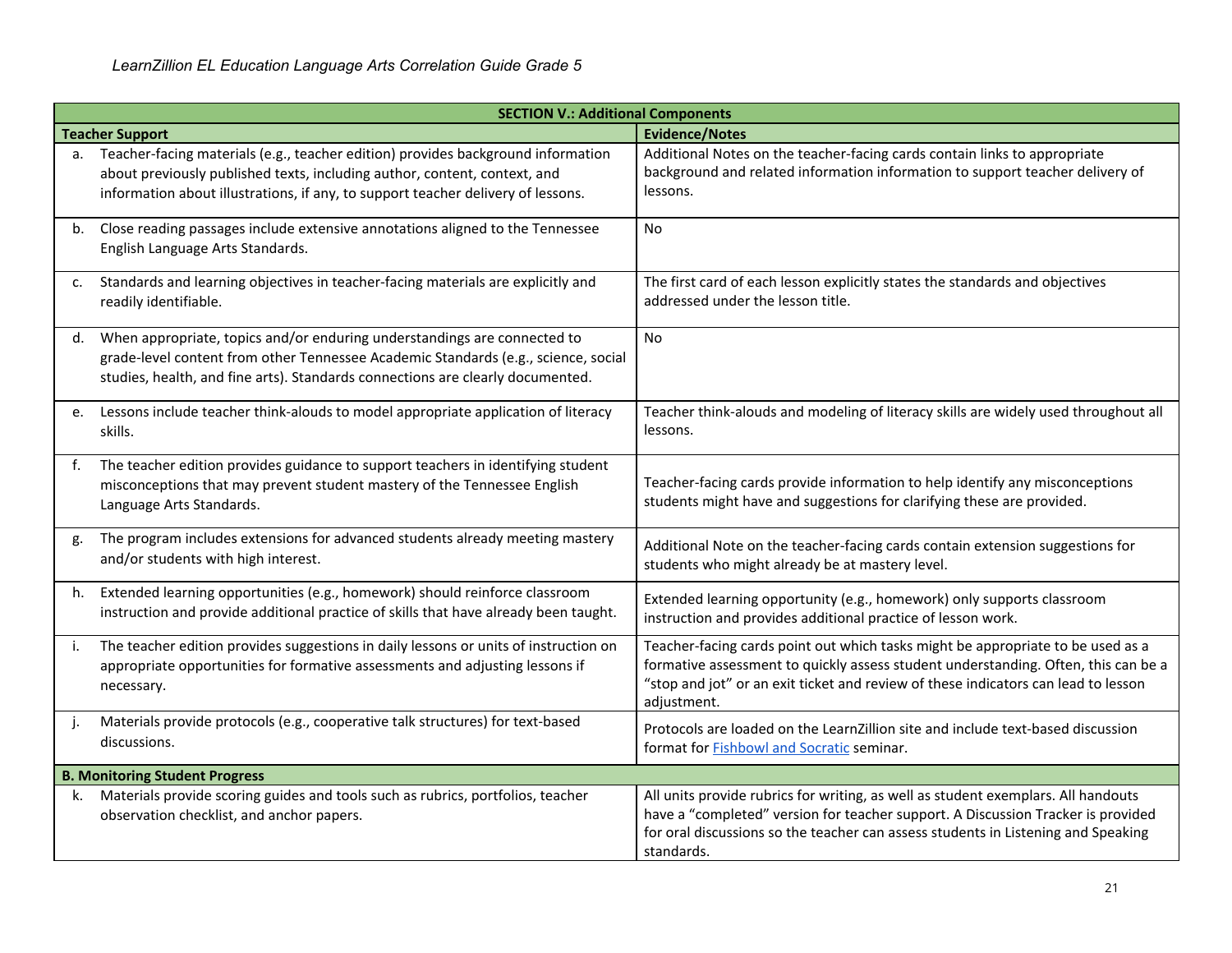|            | Materials include quarterly benchmark assessments aligned to the Tennessee<br>English Language Arts Standards.                                                                     | Each unit includes four to six section quizzes which are standards-based.                                                                                                                                                                                                                                                                                                                                                  |
|------------|------------------------------------------------------------------------------------------------------------------------------------------------------------------------------------|----------------------------------------------------------------------------------------------------------------------------------------------------------------------------------------------------------------------------------------------------------------------------------------------------------------------------------------------------------------------------------------------------------------------------|
|            | m. Materials include tools, routines, and guidance that allow for the monitoring of<br>student progress.                                                                           | Each lesson has accompanying handouts (e.g., graphic organizers, TDQs, trackers)<br>for students and completed version for teachers to monitor student progress.                                                                                                                                                                                                                                                           |
| n.         | Materials include suggestions and tools to keep students and parents informed<br>about students' progress.                                                                         | Each unit provides a Family Resource document within the Unit Resources. This<br>resource informs parents about the content within the unit and offers materials<br>and suggestions to support students at home.                                                                                                                                                                                                           |
|            | <b>C. Organization</b>                                                                                                                                                             |                                                                                                                                                                                                                                                                                                                                                                                                                            |
| $\Omega$ . | Content is sufficient to provide instruction across the school year and includes daily<br>lessons organized into coherent units of study.                                          | Grade five contains five units of study, each unit has approximately 40 days of daily<br>lessons (The Making of a Scientist 40 days, The Birchbark House 43 days, The Lion,<br>the Witch and the Wardrobe 43 days, Wonderstruck 43 days, Shutting Out the Sky<br>39 days).                                                                                                                                                 |
| p.         | Units and instructional sequences are coherent and organized in a logical manner<br>that build upon knowledge and skills learned in prior grade levels or earlier in the<br>grade. | The five units in grade five are sequenced in the order in which they are to be<br>taught through the school year. The Making of a Scientist, the first unit, begins the<br>instruction of grade level skills. Skills are taught and built upon in each successive<br>unit. By the time students reach Shutting Out the Sky at the end of the year, they<br>have acquired a great deal of knowledge and skill development. |
| α.         | Program components, lesson plans, and the relationships among the parts are<br>clear.                                                                                              | Lessons within the unit follow a predictable sequence: Let's Review, Let's Prepare,<br>Let's Read, Work With Words, Let's Discuss, Let's Write, Let's Express Our<br>Understanding, Let's Close.                                                                                                                                                                                                                           |
| r.         | Program materials provide a scope and sequence aligned with the Tennessee<br>English Language Arts Standards for the academic instructional year.                                  | Each unit has a Scope and Sequence provided aligned with the Tennessee English<br>Language Arts Standards for the academic instructional year.                                                                                                                                                                                                                                                                             |
| s.         | Each lesson contains a list of required materials.                                                                                                                                 | The Let's Prepare student-facing card lists all materials needed for the student and<br>the teacher-facing card lists any other additional materials required.                                                                                                                                                                                                                                                             |
| t.         | Lessons, chapters, and units contain estimated instructional times.                                                                                                                | Pacing is noted in minutes on each lesson card. Units have approximately 40<br>lessons.                                                                                                                                                                                                                                                                                                                                    |
| u.         | Student materials provide for individual students to have access to text (classroom<br>sets of texts and/or digital platform texts).                                               | All students have access to texts either in the Student Materials book, anchor text<br>or digitally.                                                                                                                                                                                                                                                                                                                       |
| v.         | Teacher and student materials include an overview of chapters, table of contents,<br>indexes, and glossaries that contain important ELA terms.                                     | Student Materials book contains a table of contents to help student locate texts<br>and materials necessary for the lessons. Each unit contains a Vocabulary Guide for<br>the teacher about important ELA terms to be taught with suggestions for<br>instruction. The Text Access document lists all text chapters and excerpts.                                                                                           |
|            | w. Materials contain an explanation of the research behind the program, including<br>instructional approaches within the program.                                                  | The section, "What's in the Curriculum?", found on the LearnZillion platform<br>provides the research behind the instructional approaches within the program.                                                                                                                                                                                                                                                              |